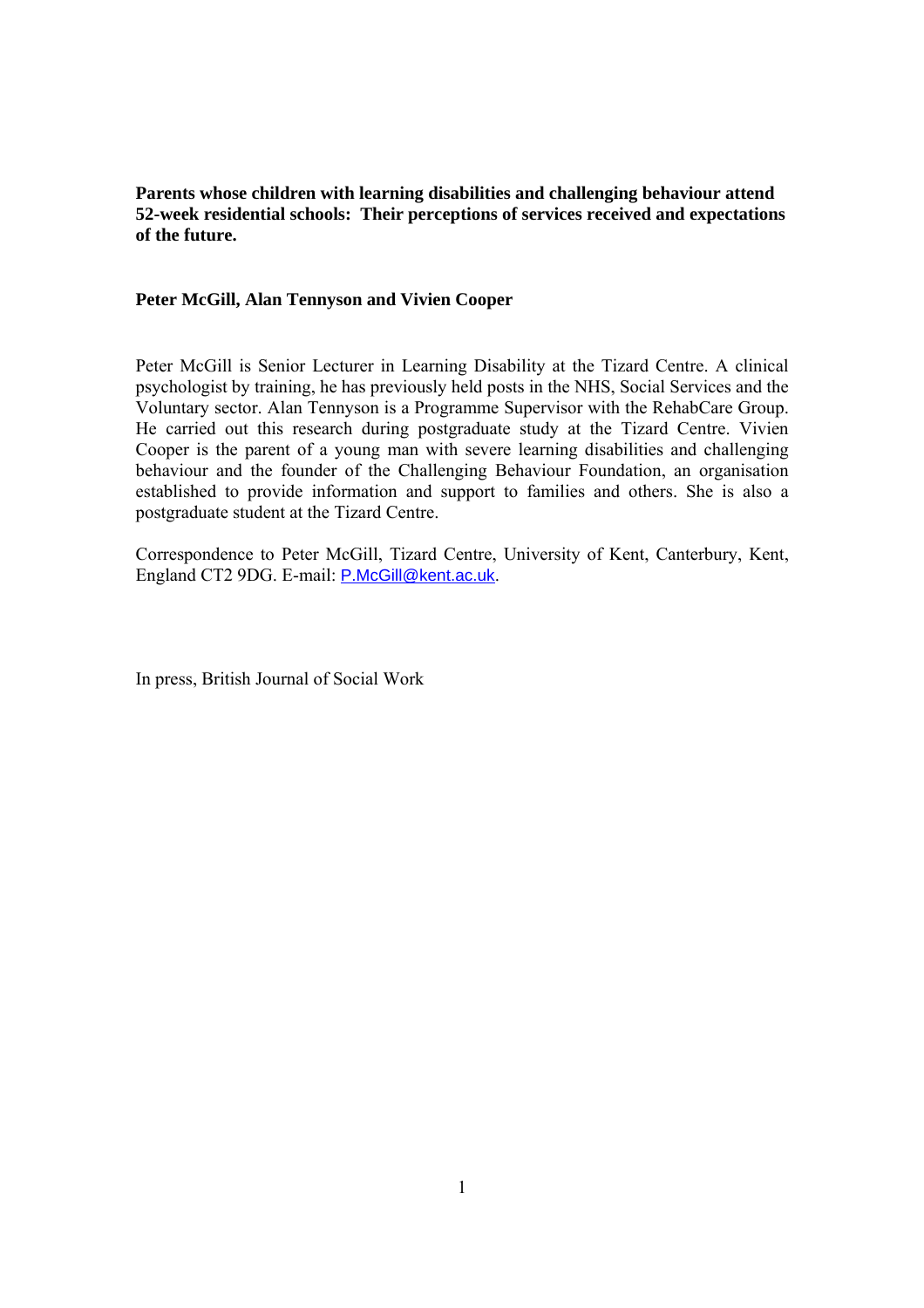## **Abstract**

This paper reports the findings of a survey of parents whose children attended 52-week residential schools. 73 parents completed a postal questionnaire which asked questions about three main areas: support and services received prior to their child's entry into residential education; perceptions of the quality of care and education provided by residential schools; and concerns for their child's future care and welfare. Telephone interviews were conducted with 14 parents, to obtain additional information on the topics addressed by the questionnaire. Parents were critical of services and supports received prior to their child's entry into residential education and reported high rates of exclusion from local services. Residential schools were generally perceived as providing a good quality of service, though considerable concern was expressed about their geographical distance from the family home and this had a significant impact on the frequency of visits. Parents expressed high levels of concern about the future care and support needs of their children. Further research is required to understand the relationship between the availability and quality of local services and the need for 52-week residential schools. The impact of distant residential education on parent-child relationships and on future demand for residential care is considered.

Keywords: learning disabled children, residential schools, parental views, challenging behaviour.

Word count 7289 (excluding abstract and references)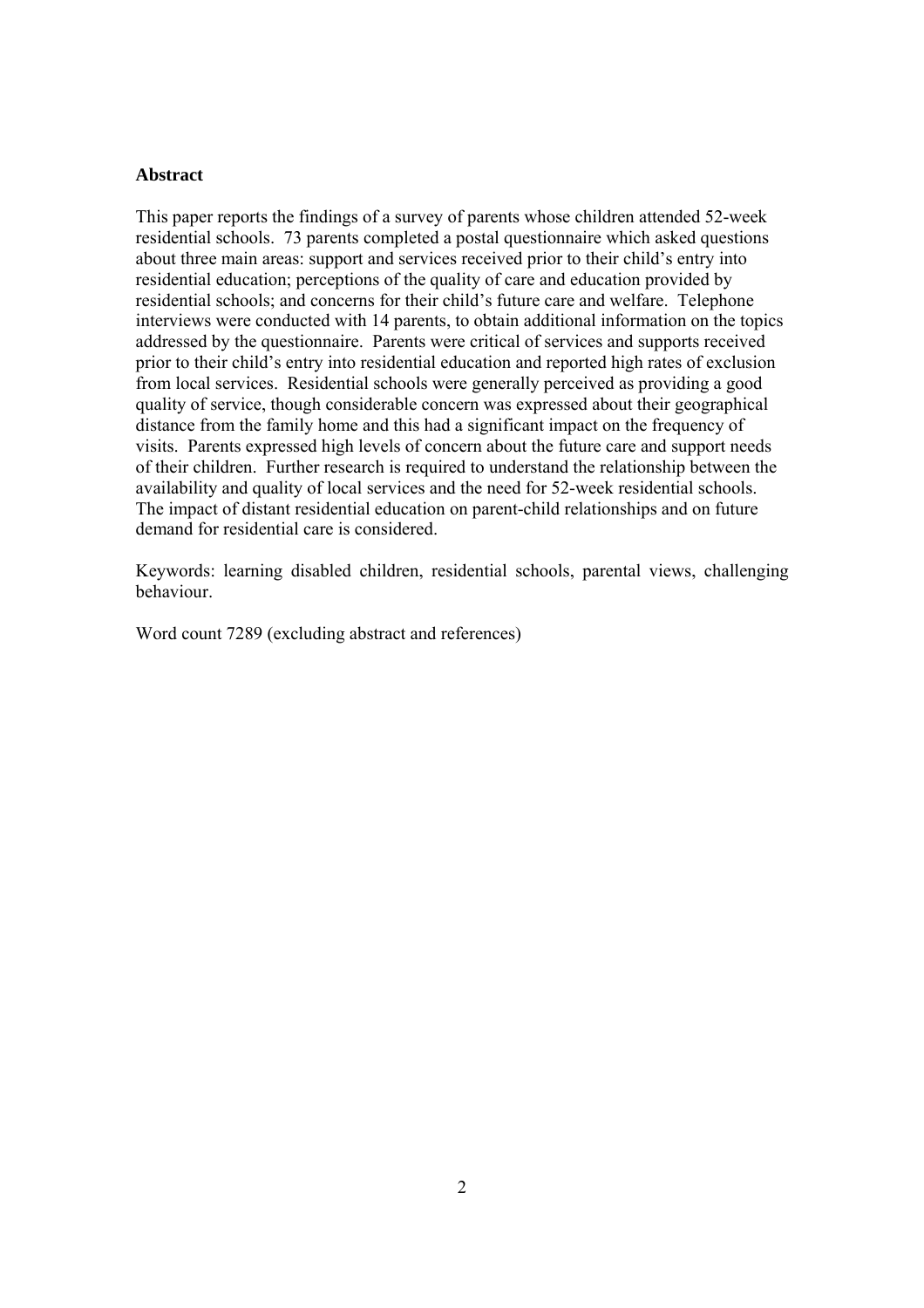### **Introduction**

The poor coordination of services for the families of children with learning disabilities and the lack of sufficient support for carers were clearly recognised by Valuing People (Department of Health, 2001) in its proposals for improvements in learning disability services. This recognition echoes research which has identified a range of problems of service provision including inadequate support from professionals (e.g., Beresford, 1995) and a lack of sufficient respite care (e.g., McGill, 1996)

Such problems are exacerbated for families of children with severe impairments (Beresford, 1995) such as challenging behaviour. Already inadequate services may become completely inaccessible or unsuitable (Mental Health Foundation, 1997) or may provide a very poor quality of care (Hubert, 1991). These difficulties extend to the child's schooling where the child may be no more than contained (Cooper, 1999) or, increasingly, may face exclusion (Male, 1998a).

Such a background has contributed to the development of specialist residential schools, many of which provide 52-week care. 52-week residential schools are provided for children with many different kinds of disability. Of particular interest in this study are children with learning disabilities and serious challenging behaviour. Only a small number of schools offer places to such children. By illustration, the most recent figures (South Central Regional Inclusion Partnership, 2004) suggest that there are approximately 194 children whose primary special educational need is "severe learning difficulties" attending 52-week residential schools at a total cost of £22.7 million, or £117,000 per child on average. Such figures should be seen as no more than indicative given that children with learning disabilities (as seen from a social care perspective) may be defined as having any of the twelve primary special educational needs by which these statistics are compiled. They may, for example, be coded as having "autistic spectrum disorder", "moderate learning difficulty", or "profound and multiple learning difficulty. The same statistics suggest that, overall, 46.4% of the costs of 52-week residential school placements are met from the Social Care budget (41.8% from Education, 8.7% from Health, 3.1% from Joint budget). Again, these statistics hide the very wide variation that exists between Local Authorities in both number of placements made and distribution of costs between agencies.

The decision to make a placement at a 52-week residential school typically is taken by a joint panel of Education and Social Services (and, sometimes, Health). Such panels are, unsurprisingly, known to be characterised by conflict over whether the placement is needed, whether its consideration reflects local educational deficits (e.g. failure to cope at school) or local social care resource problems (e.g. failure to provide sufficient family support) and, inevitably, over the proportion of funding that should come from each agency (Abbott et al., 2001).

The continuing use of such schools raises a number of concerns. First, they fly in the face of government policies that have recognised and legislated for the right to education in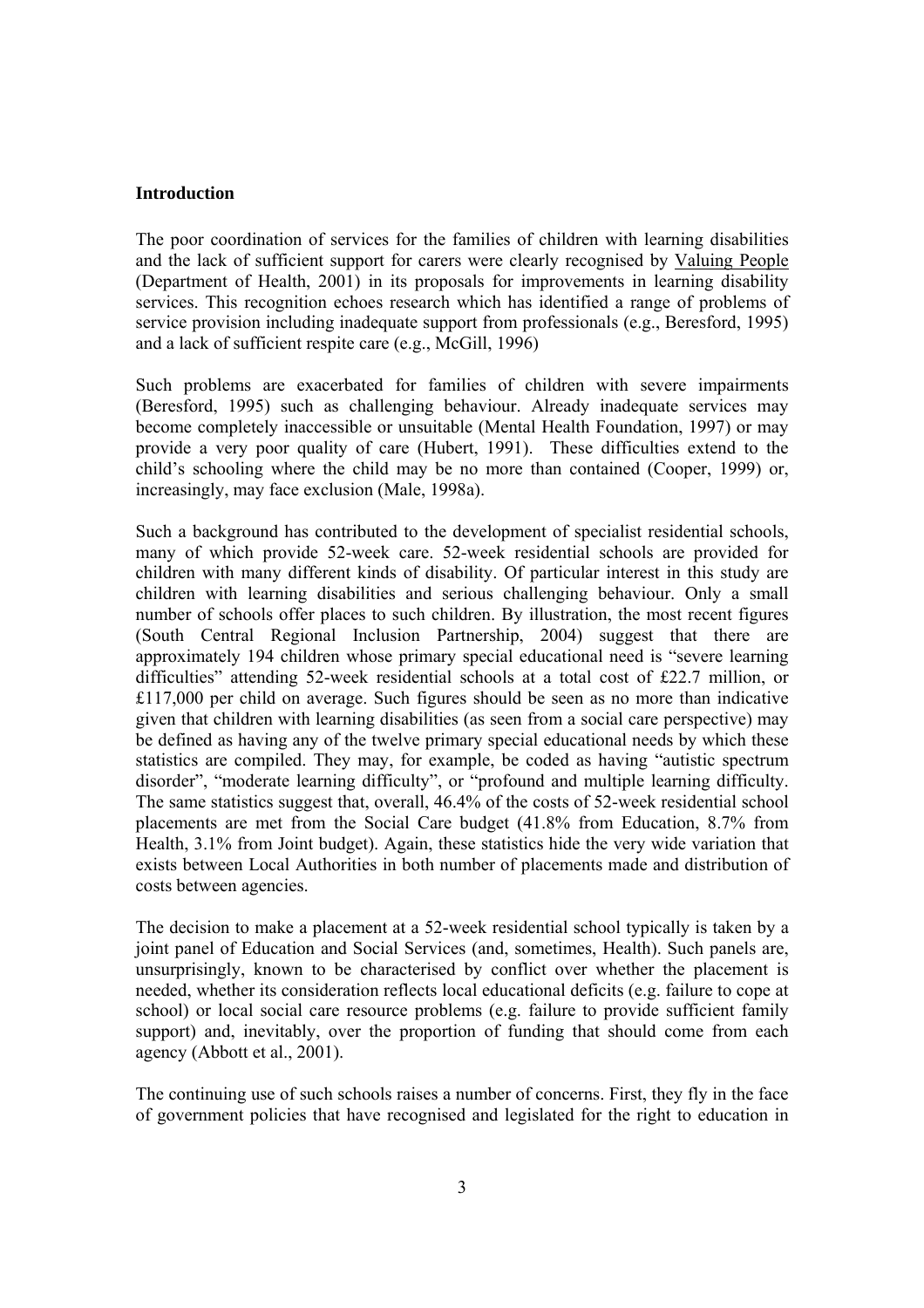mainstream and inclusive (and, by implication, local) schools (Male, 1998b). In contrast, an increasing number of children with learning disabilities and challenging behaviour attend special residential schools some distance from their families (Mental Health Foundation, 1997). Second, Morris (2002) has argued that the placement of disabled children in residential schools, without proper consultation and monitoring, may breach the United Nations Convention on the Rights of the Child. Morris draws attention, in particular, to Article 9, the rights of the child to live with their family unless it is not in their best interests; Article 12, that the child be consulted and listened to, Article 20 concerning the right to "special protection" if they are living away from home on a temporary or permanent basis and Article 25, the right to regular reviews of the placements where they live. The extent to which such rights are not upheld shows the anomalous position of such placements within the social care (as well as the educational) system. There has been a general decline in the placing of children without disabilities into residential care. This has resulted from the recognition that children should, where possible, be cared for by their families or, if that is not possible, by substitute families so that the child's development is supported by the presence of stable attachment figures. Children in specialist residential schools, by contrast, may see little of their families and receive support from multiple caretakers. Third, in the absence of clarity about the "looked after" status of children attending residential schools, the care and education received by individual children may be inadequately monitored, especially where placements are arranged and funded entirely by Education Authorities (Abbott *et al.*, 2001). In such circumstances Education Authorities do not always notify the relevant Local Authority so that some children in residential schools will not receive the protection of the Children Act 1989. Even where notified, Local Authorities may not treat the children as "looked after" "perhaps because of the stigma and perhaps because parents have not asked social services to provide accommodation" (Department for Education and Skills/Department of Health, 2004, p.5). This is, clearly, of particular concern when the children involved are in 52-week placements and may have limited contact with their parents.

Additionally, as noted in Valuing People (Department of Health, 2001), we know very little about the children attending such schools, their and their families' experiences and the outcomes of such placements. The available information is based mainly on two studies. Emerson (Emerson *et al.*, 1996; Robertson *et al.*, 1996) retrospectively reviewed the progress made by children who attended one of the first such schools to be established - Beech Tree School, a 52-week residential school in the North of England. The study combined a review of written records with parental interviews and found evidence of significant improvements in self-care, communication and challenging behaviour during the child's stay at the school which were largely maintained after leaving. All the children (41 boys, 14 girls) had severe learning disabilities with 20% additionally suffering from autism and 40% from epilepsy. On average children were aged 12.1 years when they entered Beech Tree and remained there for 2½ years. 47% were previously living with their families with the remainder in residential care including other residential schools, hospitals and children's homes. 3 had previously been excluded from special schools. When they left Beech Tree the largest number went to another residential special school with smaller numbers returning to their families or going into other forms of residential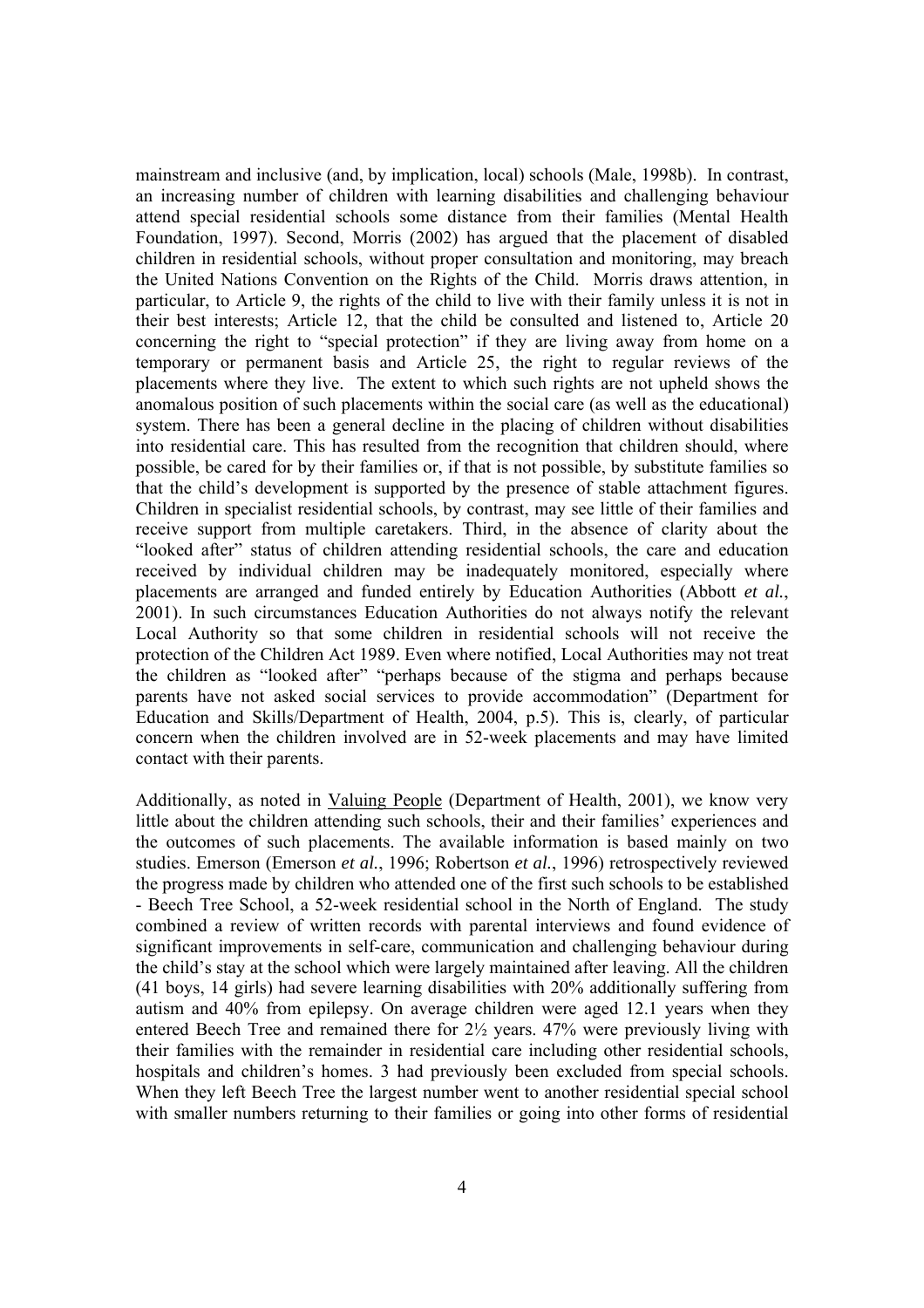care. At the time the study was carried out, 82% were in various forms of residential care. 72% of parents were very satisfied with Beech Tree and 76% were very satisfied with their child's current placement. Almost 1 in 5 parents reported that the main reason for their child going to Beech Tree had been their local special school's inability to cope with their child's behaviour. 41% gave the main reason as being their own difficulty coping.

In the second study Abbott, Morris & Ward (Abbott *et al.*, 2000, 2001; Morris, 2003); gathered information from 21 local authorities and explored the situation in more depth in 4 of these. This was a study of all disabled children attending residential schools so that some of the children did not have learning disabilities or challenging behaviour and did not have a 52-week placement. The study found wide variations between local authorities in the number of children placed and the extent to which placements were only for the normal school year or were of 48/52 week duration. There were mixed views of the reasons for residential school placements with many LEAs seeing them as entirely for social reasons but many parents noting bad experiences in local special and mainstream schools. There was considerable variation in the involvement of Social Services Departments in funding ranging from 9% to 78% of cases across the LAs. There was, generally, very little NHS involvement. Considerable confusion over the legal status of children in residential schools together with the frequently limited involvement of Social Services in funding resulted in widespread variation in the application of "looked after" children procedures and very limited financial support for family visits or visits home by the child. The children, themselves, had often not been consulted about their views or had been deemed to be too disabled to offer any. Interviews with some of the children by the researchers found mixed experiences with many expressing homesickness but some reporting that residential school allowed them to make friends and be more independent.

Other work (Department for Education and Skills/Department of Health, 2004; South Central Regional Inclusion Partnership, 2004) is, as noted above, difficult to interpret other than indicatively because of the range of special needs and types of residential placements that are included and the limits of the statistical information on which they are based. Hampford and Collins (2002) interviewed families and local authority representatives with a specific focus on children with learning difficulties who have "challenging and complex needs" but provide no information about the numbers involved, their characteristics or the methods used.

The study reported here aimed to gather information from parents of children with severe learning disabilities and challenging behaviour attending 52-week residential schools about three main topics:

- 1. The support they received prior to their child's placement at residential school.
- 2. The suitability and quality of their child's current residential school placement.
- 3. Their concerns and hopes for their child's future.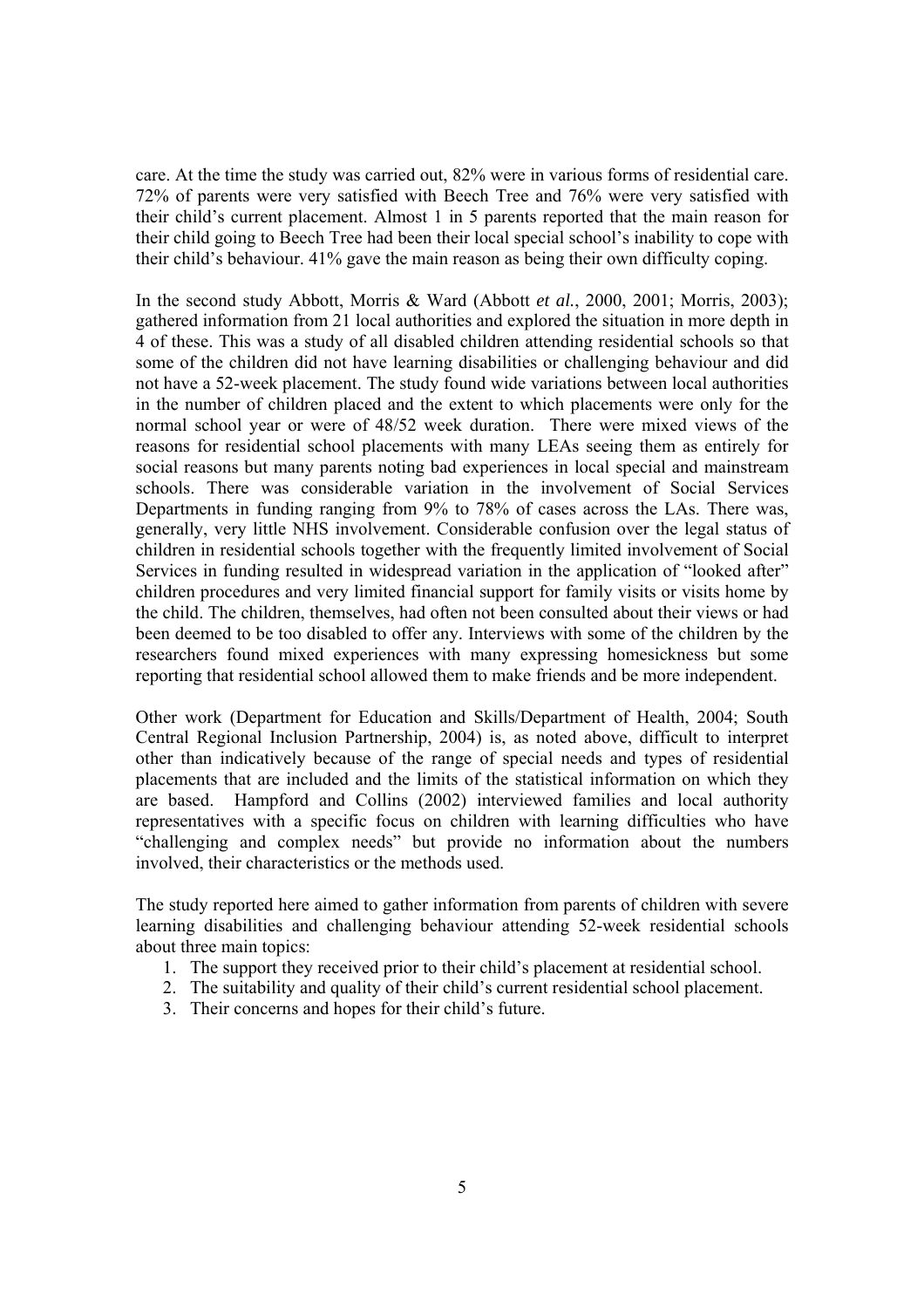## **Method**

#### *Procedure and Participants*

Parents of children in 52-week residential school placements were consulted early in the project. One parent (the third author) acted as co-supervisor of the researcher and was involved at all stages of conceptualization, design, measure development, analysis and dissemination. Two other parents also reviewed the pilot questionnaire and gave feedback on its ease of use, clarity, content, sensitivity and length. In line with local procedures, the researcher submitted an application for ethical approval to the Departmental Research Ethics Committee (incorporating external participants), which is charged with acting on behalf of the University Ethics Committee. Ethical approval was granted. Research participants were assured of confidentiality and all materials were kept securely and in line with the Data Protection Act 1998. All authors were subject to departmental policies on confidentiality. Participants were given the option to complete the questionnaire anonymously. A summary of the results was sent following completion of the research to all those who had participated and provided contact details.

A total of 16 schools were asked to facilitate the survey. At the time of the study these were all the schools known to the authors in the UK that provided 52-week residential placements for children with severe learning disabilities and challenging behaviour. Of the 16 schools approached, 11 agreed to help, 3 refused and 2 did not respond to either the initial letter or a follow up phone call. Subsequently, 217 questionnaires were distributed to parents/carers - 214 via the participating schools, 3 to parents who contacted the authors directly. 73 questionnaires (34%) were completed and returned. 90% of respondents to the questionnaire indicated their willingness to participate in a telephone interview. 14 telephone interviewees were selected in a manner that broadly retained the proportions found in the larger sample with respect to the school attended, the relationship to the child and ethnic origin.

Questionnaires were coded, entered onto the computer and analyzed, using Statistical Package for the Social Sciences (SPSS, version 12.0). The "free response" sections of the questionnaire were coded according to the themes raised. Telephone interviews were audio-recorded and transcribed. They were coded according to the themes raised.

Questionnaires were completed mainly by birth parents (97% in a 4:1 ratio of mothers to fathers), the remaining two being completed by a grandmother and an adoptive mother. Respondents had an average age of 45.3 years (range: 28-61). 90% of respondents were white, 6% Asian, 1% Black, 3% other. Telephone interviewees included 12 mothers, 1 father and 1 grandmother with 2/14 coming from a minority ethnic background. Telephone interviewees had an average age of 46.2 years (range: 35-57).

The rate of questionnaire return (at 34%) was lower than in some comparable studies of parents (e.g. 53% in Male (1998)) but higher than commonly found with postal questionnaires (20-30% according to Hayes (2000)). While the comparability of responders and non-responders cannot be completely assured, responses came via all the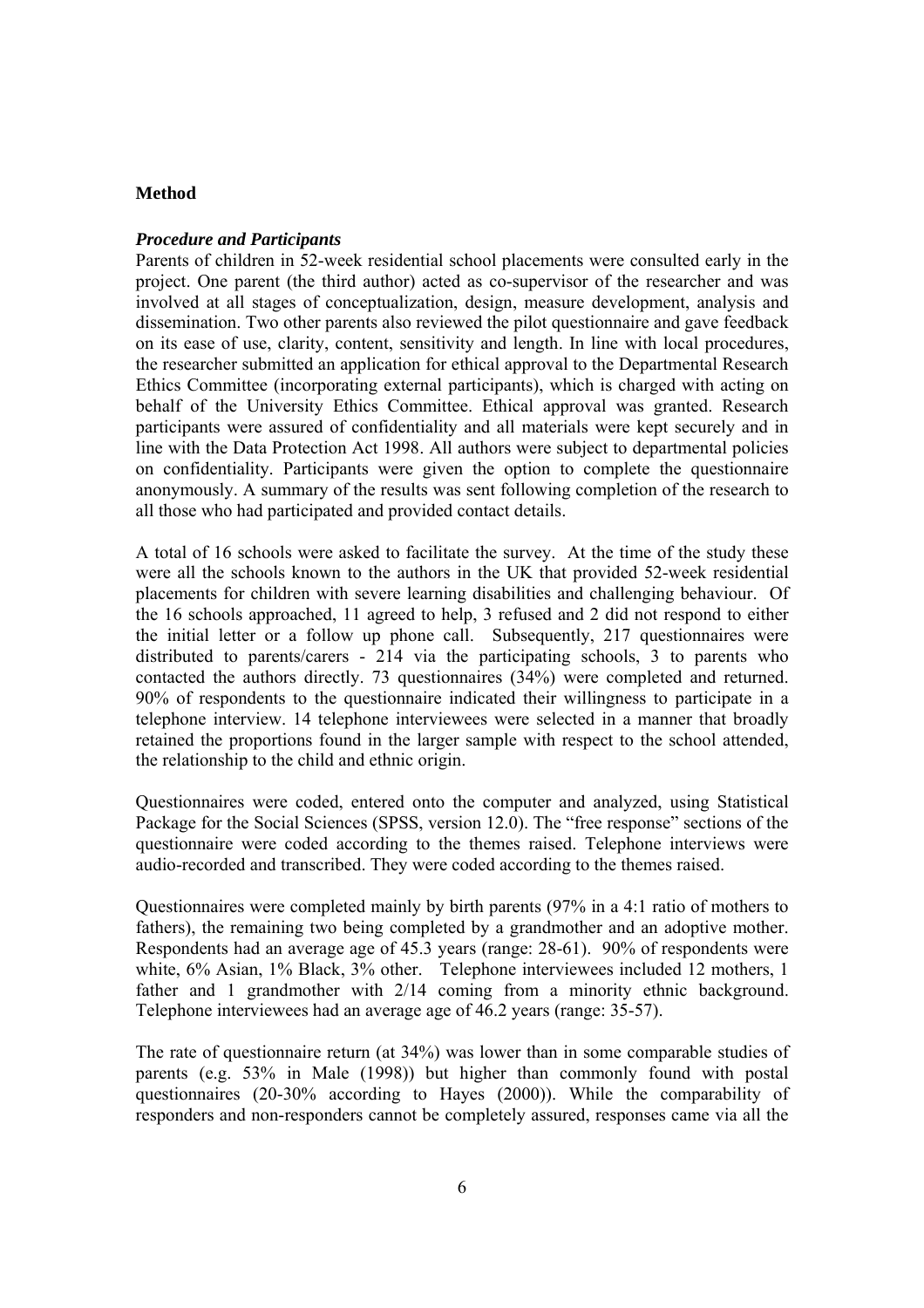schools that had agreed to participate. The ethnic background of respondents was comparable to the proportions found in the 2001 Census but had less people from ethnic minorities (6% vs 15%) than that found in Emerson et al's (1996) study. The comparability of the children of respondents with those in other studies is considered below.

### *Measures*

The questionnaire included five sections

- 1. Information about the respondent (including age, gender, ethnic origin) and child (including disabilities, challenging behaviour).
- 2. Experiences before the child left home (including services provided, quality of advice and support received).
- 3. Previous schooling (including parental satisfaction, types of school attended and reasons for leaving).
- 4. Current residential school (including communication with school, family-child and family-school contact, staffing, extent to which child's needs met).
- 5. The future (including care required, opportunities and choices expected for their son or daughter).

Most questions asked respondents to provide ratings (e.g. of satisfaction) on 5-point Likert scales. Opportunities were also provided for qualitative responses. A copy of the questionnaire can be obtained from the authors.

The telephone interview schedule sought to obtain responses of greater depth to those gained in the questionnaire in respect of: services and supports received prior to current residential school placement; perceptions of the residential school; and expectations for the future. Review of the respondents' completed questionnaires allowed interviews to include questions following up parental responses on the questionnaire.

## **Results**

Results are presented in four main sections focusing on: the characteristics of the children; family experiences prior to placement, including reasons for placement; experiences of residential school placement; and expectations of the future. The figures presented refer to questionnaire responses but are illustrated by quotes both from additional information provided in questionnaires and from telephone interviews.

### *Characteristics of children and young people*

The children and young people (54 male, 19 female) had an average age of 15.2 years (range: 8-19, 86% 13 years or over). In most cases children had an identifiable diagnosis with the majority (59% of the total sample) having an autistic spectrum disorder. 66% of the children and young people were reported to have at least one additional disability or persistent medical problem including physical disability (26%), visual impairment (26%), epilepsy (19%), hearing impairment (14%). Many children (42%) had more than one additional disability.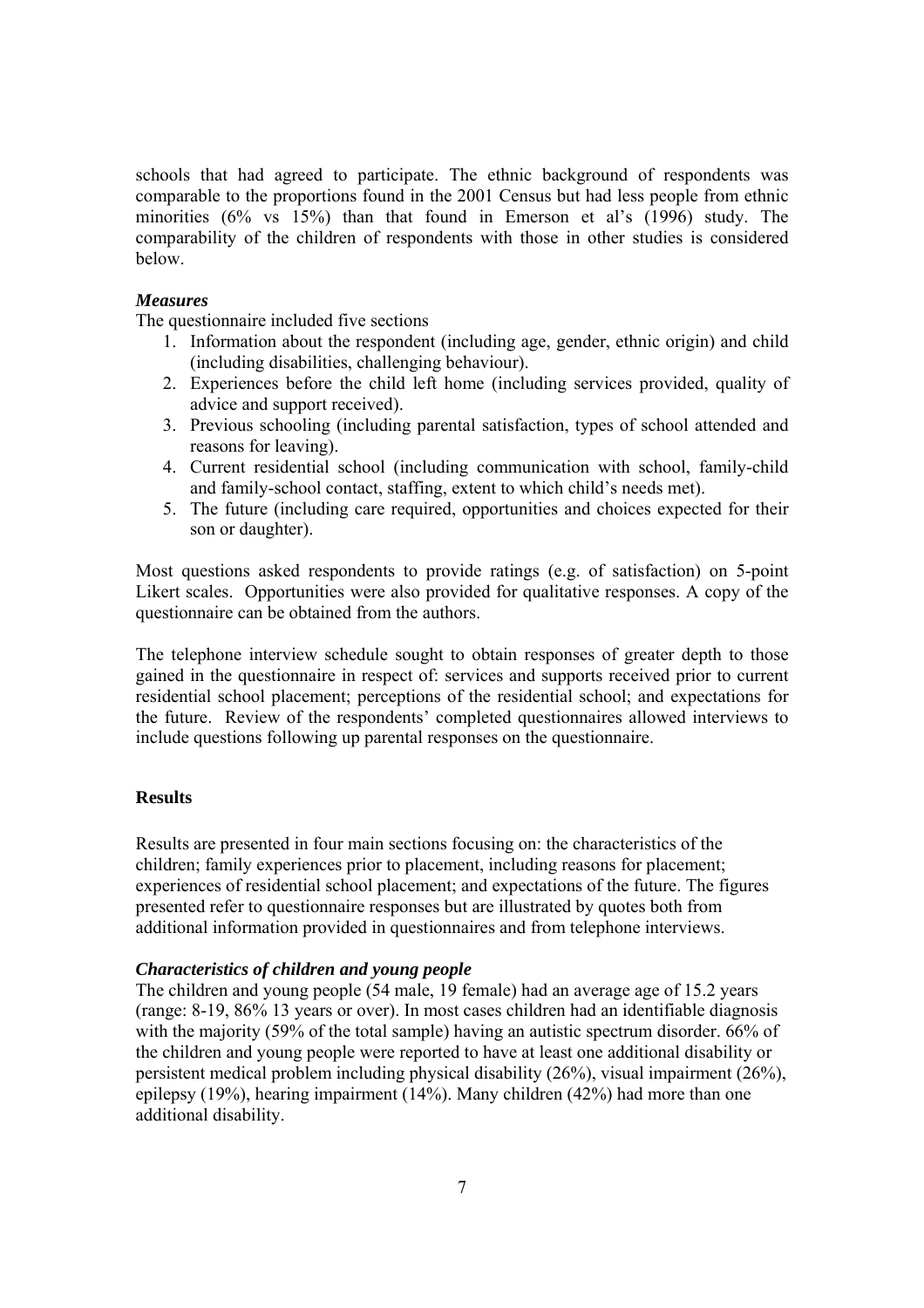Ratings of the occurrence and severity of challenging behaviour are shown in Table 1. Unsurprisingly, given the nature of the sample, all except two children were rated as displaying a number of challenging behaviours. Aggression, the most commonly reported challenging behaviour, was rated as a "serious" problem for 22 children. On average children were reported to be displaying 10.5 different forms of challenging behaviour (range: 0-14).

#### Table 1 about here

These figures are compared with three other studies (Emerson *et al.*, 1996; McConkey *et al.*, 2004; McGill *et al.*, submitted for publication) in Table 2.

## Table 2 about here

## *Family experiences prior to residential school placement*

Respondents rated how useful they found the help/advice given by various professionals prior to their child's residential placement. The overall average rating on a 5-point scale (1="very poor/not at all helpful", 5="excellent/extremely helpful") was 2.8 with 31% of ratings being "very poor" and 22% "excellent". Of additional qualitative responses, most described negative experiences. Commonly reported was an apparent lack of expertise in the management of challenging behaviour. One parent described the teacher's reaction to an incident at her child's local special school where he had pulled down curtains: "So I said when he pulled them down, what did you do? And she said well I got very close to him and pulled a horrible face". A similar perceived lack of expertise and helpful advice was reported by another parent: "O.T. and Psychologist suggested ways to improve behaviour patterns, but suggested ideas do not work when trying to comfort hurt siblings or do domestic chores". This lack of effective support to remediate or even manage their child's challenging behaviour was, for other parents, manifested as a failure of support e.g. "Our daughter did not sleep more than an hour or two at night, we were awake and on duty 24/7, no help offered". Often difficulties in coping with challenging behaviour led to services breaking down. Even though 50% of respondents gave an "excellent" rating to the usefulness of respite care (average rating of 4.0) many concerns were raised about its availability which over 30% rated as "very poor" (average rating of 2.7). Many parents described their child's exclusion from respite care e.g., "respite care couldn't cope with her, not sleeping, so constant phone calls to come and pick her up as she would self-injure", or the poor quality of what was provided e.g. "respite was desperately needed, but staff were not knowledgeable about his behaviour. Consequently, his behaviour when he came home was much worse than before he went". Other parents reported similar experiences at school both in terms of exclusion, "our child was excluded from day school four months before leaving home, during this time we received no help whatsoever", and quality of provision, "day school only useful because it gave him a routine. His Statement was never implemented effectively with regard to behaviour."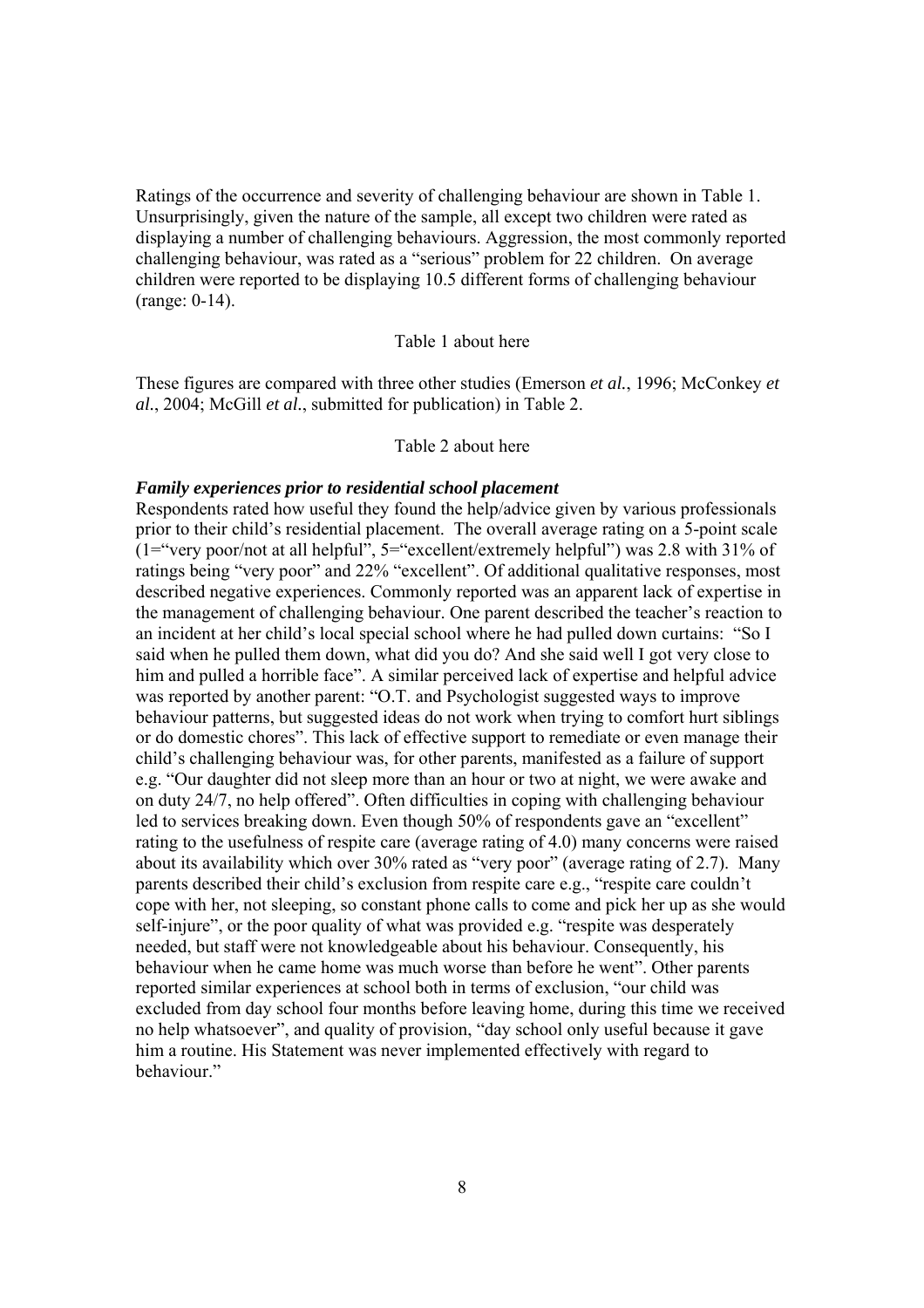This sense that local professionals and services did not know what to do to help them or their child was sometimes exacerbated by apparent lack of understanding of their child's disability, especially where it included autism – "few agencies understand autism", "they weren't teaching him in an autistic way". Not surprisingly, parents with these experiences reported feelings of isolation and exclusion e.g., "nobody listens, I found out that professionals actually hold another meeting after I have attended an arranged meeting". Other parents found themselves asked to pay for what they felt should have been provided by the authorities e.g. "They said that we can't teach him anything because we can't keep him still for long enough and they ask us to buy…a big chair for physically disabled children…they couldn't afford it because it was £500" and "we paid for someone to come in and give the whole school an INSET day". Many parents reported frequent instances of neglect. One parent's experience of respite was that "he would come home with big lumps on his head where he had been head banging…[because]…they had only one member of staff on at night and…she had to check the other children and …he would start head banging". Another reported her daughter "going missing" while in respite and being found undressed in an adjacent bungalow with an older learning disabled man. Most reported high rates of change amongst both carers in respite services and amongst professional staff such as social workers.

The process of obtaining a placement at residential school was also characterised by parents as a negative and stressful experience. Most reported a lack of knowledge amongst professionals about what schools were available and might be appropriate for their son or daughter. Consequently, parents often took on the task of "find[ing] out what provision was available on our own, no one offered direction or advice". As a result the placement process took on an arbitrary element with clearly inappropriate placements being investigated – "so I went on my own with … and they took one look at her and said that it wasn't an appropriate placement and that was it, …she just exploded and …I don't know how we got home in one piece" – and schools being investigated on a very informal basis e.g. "she suggested…School because she knew the clinical psychologist there or had been on a course that he had run". Parents also frequently reported conflict with their local education authority over a residential school placement – "after lots of meetings and disagreements, funding was given at the very last minute, it was a nightmare", "I took the Education Authority to the Ombudsman". Many remarked on the apparent incompetence of the process e.g. "Then I would find out that the agency meeting met and that the wrong person would go with the wrong piece of paper for the wrong signature" and some suggested that such incompetence served a purpose – "basically I think the education department were not overly motivated because of the money".

A small number of parents noted positive experiences with supportive and collaborative professionals e.g. one parent described her son's social worker, "she is just so hard working, so on the ball, so in tune, so supportive of me and my son, she takes people to task".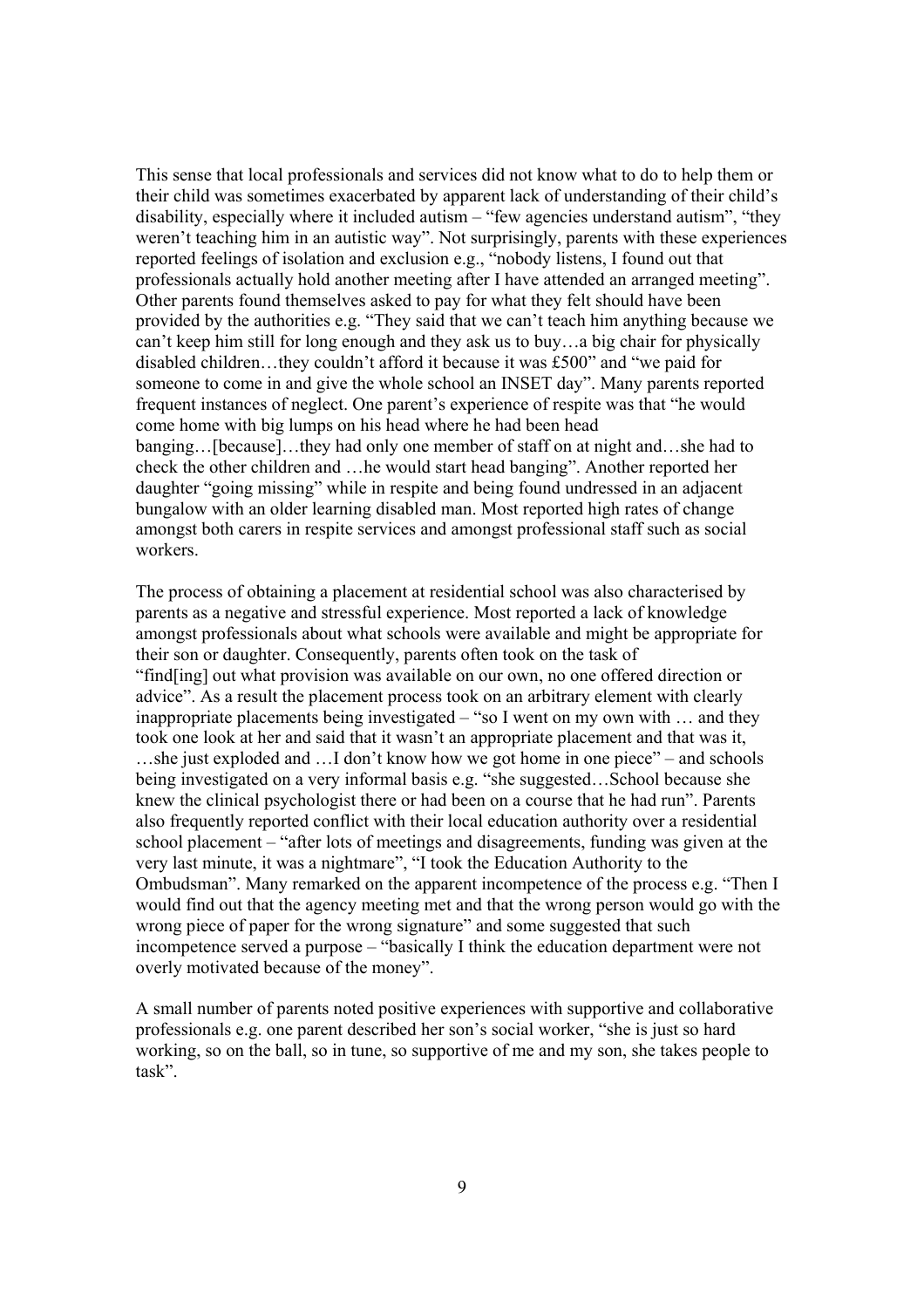Respondents were asked about the schools the child had attended prior to their current residential school placement. All children had attended at least one previous school, 45% had attended two schools and 15%, at least three (the questionnaire asked only about the three most recent schools). Further investigation of the group of 12 children who had attended at least three previous schools showed an increasing pattern of residential provision further away from the family home. Distances from home to school were recorded in ranges. In Figure 1 notional distances have been calculated using the midpoint of each range (e.g. 25 when the range is 0-50) and 250 when the range is 250+ miles. On this basis median distance from home to school increased from 25 to 125 miles over the four placements, with the percentage that were residential gradually increasing from 10% to 100%..

## Figure 1 about here

Respondents gave a range of reasons (many more than one) for their child leaving their previous school and going to a 52-week residential school. 40% stated that 52 week/24 hour care was needed for reasons such as consistency of management,  $33%$  reported that they were no longer able to cope with their child's behaviour at home, 27% referred to the severity of their child's challenging behaviour, 26% reported that their child had been excluded from school because of disruptive behaviour. The social and educational reasons underlying placement can be illustrated: "no school to meet his needs…excluded from the two schools identified by the council"; "we couldn't cope with him anymore…I had a breakdown and ended up in a mental ward".

## *Experiences of 52-week residential school placement*

Respondents gave generally positive ratings of their child's current placement. They perceived it as generally meeting their child's needs (average rating of 4.1 on 5 point scale) and providing good quality direct care (average 4.2). For example, one parent said that "care staff have a good attitude and knowledge of our son's needs, they also phone us at home if unsure about his behaviour". Although positive overall, parents did express concerns, especially about the rate of turnover of care staff, the youth and inexperience of care staff, the quality of care (not education) and communication between the school and family. For example, "most of the staff are young and inexperienced. Unable to wash clothes let alone educate children"; "they are there looking after him…day and night and the next day they are gone and he might never see them again, so that must be difficult for him". The number of respondents per school was too small to allow any meaningful comparison in ratings made of different schools.

#### Figure 2 about here

As shown in Figure 2, the majority (73%) of placements were more than 50 miles from the family home. 84% would have liked their son or daughter to attend a school that was closer to home. One parent put this particularly graphically: "I wish my son could have stayed at the school that he was at with 1:1 and 52 week school and living at home but there was no provision. What a waste of money that my son has to go miles and miles away… and his social worker and goodness knows who else has to go visit him all paid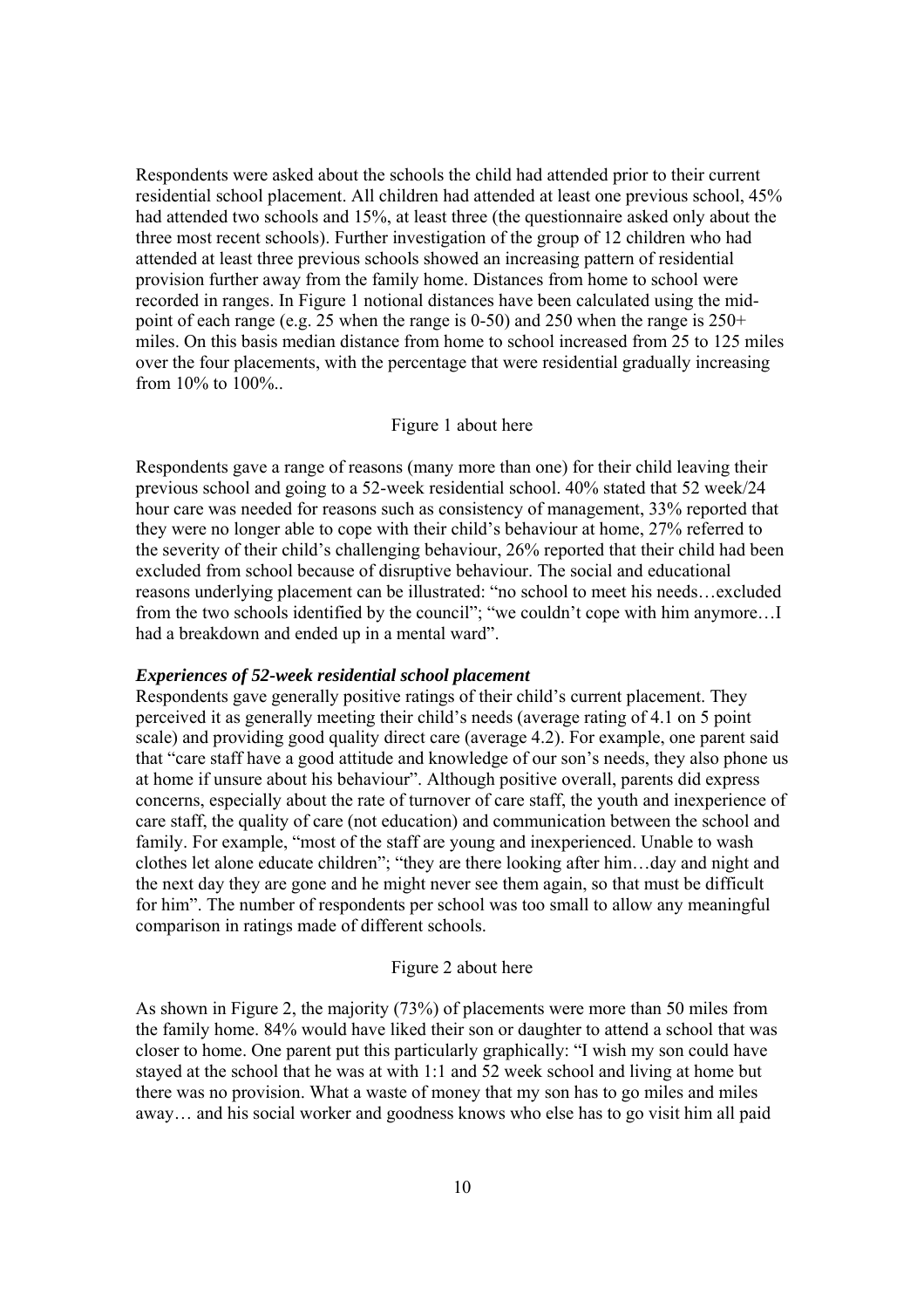for by the tax payer. And he doesn't see me very much because of the logistics and it's just really, really sad". The further from home schools were, the very significantly more likely were parents to want their child educated more locally. Parents were asked how often they visited their child at the residential school. Parents of children who were further away from home visited very significantly less frequently ( $\chi^2$  =71.3, df=30, p<0.0001) with almost half of children placed more than 100 miles away seeing their parents less than monthly while the majority of children placed less than 50 miles away saw their parents fortnightly or more frequently.

66% of parents reported that there were constraints on how often they could visit, the most common being distance from home (63% of those noting constraints), cost (35%), work (33%) and other family commitments (31%). While the issue of distance is selfexplanatory there were various elements to the other constraints. Given the distance, the cost of visiting sometimes included accommodation – "sometimes we stay at a B&B, which makes it costly" – as well as travel. The duration and cost of travelling was exacerbated for a small number of parents by their need to use public transport. Only three parents mentioned having travel/accommodation costs paid or partly paid by their Local Authority. Other family commitments mainly related to the care of other children. One parent noted that she had to "organize the rest of the family when I visit". Other parents were concerned about the impact of time away from home on their other children e.g. "guilty feeling of not being able to be with all my children as much as I would like, someone always has to suffer". Time was often in short supply anyway because of work commitments. The residential placement of their child may have been expected to free up time to work – "because he is out of area, I was told by the employment office that I had to return to full time work" – but the time involved in visiting a school over 250 miles away on a regular basis may not sit easily with new work demands. One parent noted that she worked "nights in order to attend meetings and reviews". All of these difficulties of cost, other family commitments and work were likely to be exacerbated by social and economic disadvantage. One parent said "I am on my own, I can't afford the fare…I wish my child could be closer to me and I could visit more often". Others mentioned the difficulties arising from their own disability or poor health.

### *Expectations of the future*

"It's like the Local Authority think that when they are 19 they are OK and they are going to get up and go off to University" (parent of 18 year old whose post-school placement has yet to be planned).

Parents rated their concern about a number of aspects of their child's future on a scale from 1 ("not worried") to 5 ("extremely worried"). Responses on all ratings indicated high levels of worry. For example, 75% were "extremely worried" about the availability of suitable, future services. The worries described by parents related mainly to the absence of planning for the future, their concern that their son/daughter would be placed inappropriately because of funding limitations and concerns that it might be expected that their son/daughter returned to live with them. Many parents expressed their concerns very strongly. The mother of a 16 year old said "his future is just such a big, dark thing…so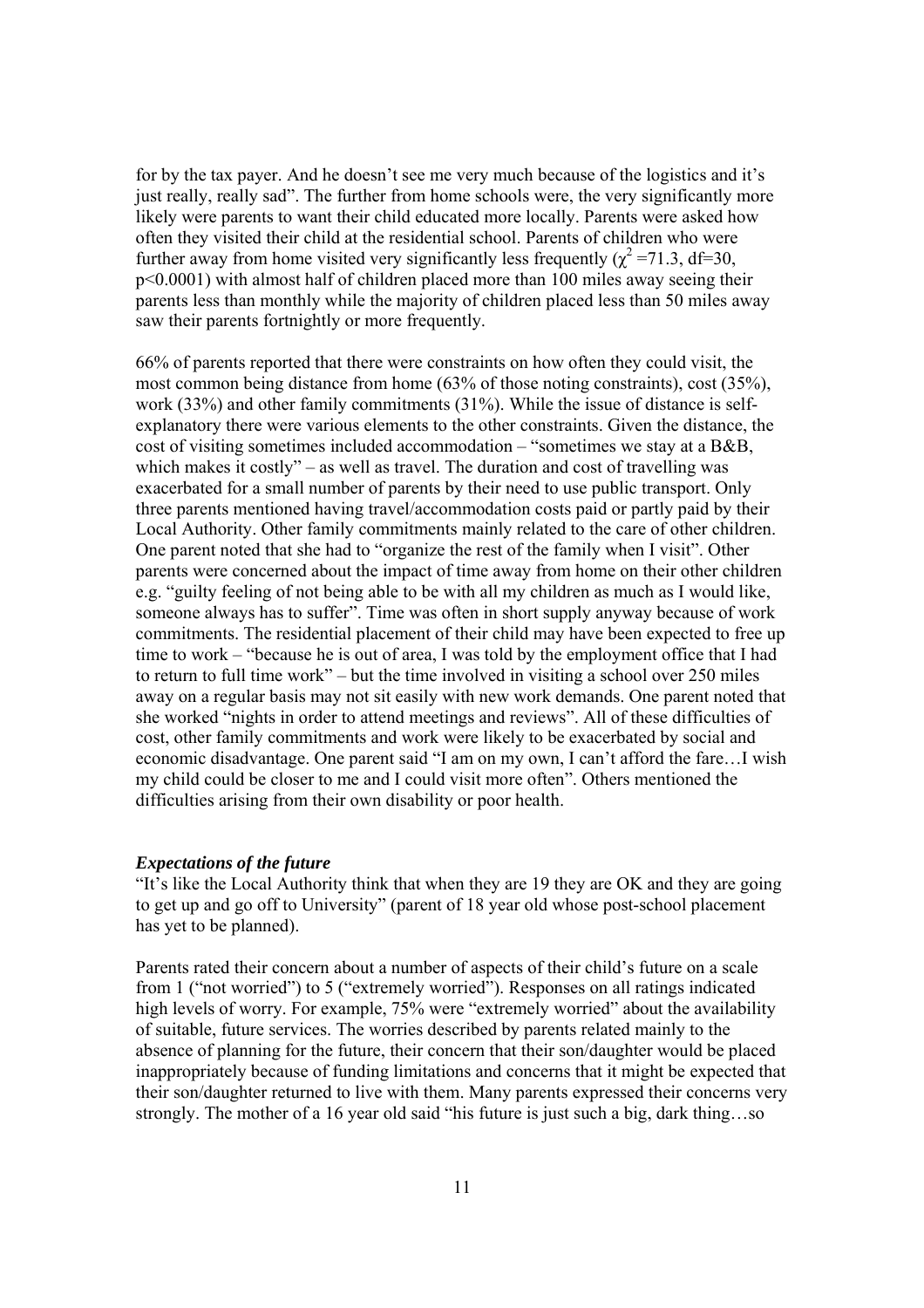many things that could go horribly wrong", the mother of a 17 year old said that she "was terrified about the future". Some parents' concerns were related to the difficulties they had gone through in obtaining their child's residential school placement: "I'm almost phobic about going through that process… because it was so traumatic last time".

In many cases parents reported that no future placement had been arranged despite the date for the end of residential school being imminent. "We are concerned where she will be going" said the grandmother of a 19 year old due to leave school in 7 weeks. One mother reported the very recent planning of a new placement for her 17 year old son: "he has to leave his present placement in about a month and it's been really hard to pin social services down but they got their finger out and he's now got a flat". Most had less happy experiences: "we have tried to get them on board since he has been  $16\frac{1}{2}$  asking why we had no input from the young adult team... he is 19 soon and we have heard nothing". Such experiences were sometimes accompanied by parents' fears that they would be left to pick up the pieces: "I do know children who haven't been found a placement and they have gone home... and it was a horrendous experience for the family and the young adult".

In the absence of a plan, or even where such exists, many parents expressed concerns about the nature of their son/daughter's future placement. This was manifested in two, related forms. First, that the future placement would not be appropriate for or tailored to their child's needs: "he might be lumped together with very challenging people of varying age", "I have trolled around the country and I feel that the type of provision that would be right for him is thin on the ground". Second, that their son/daughter would be placed in a "residential home", this being seen by many as trying to fit their child into "something that he wouldn't fit easily into" which would, at best, contain rather than promote further development and, at worst, would break down. Parents saw these kinds of outcomes as reflecting funding problems, especially in the context of social services now picking up the entire funding: "it's the cost and now she's an adult education are not involved".

Despite these expectations, parents also expressed clear views about a more desirable future. This typically involved their son/daughter living closer to them, receiving continued educational input and living with or interacting with other young people. The mother of an 18 year old said "Ideally I would like him to be ½ an hour from home…in a very small home….looked after by familiar people where he is loved". The mother of a 16 year old said: "My ideal scenario [would] be…living in a 52 week service close to home, that had highly skilled staff and that had an education component still within it…that constantly wanted to develop…and realise his potential". The mother of a 19 year old whose future placement had not yet been arranged wanted somewhere that would "treat her like she's 19". A minority of parents hoped that their son/daughter would remain linked to their current residential school in one of the "college" developments that have been associated with them: "they have a college and stuff and if it's anything like the school…then I'll be happy".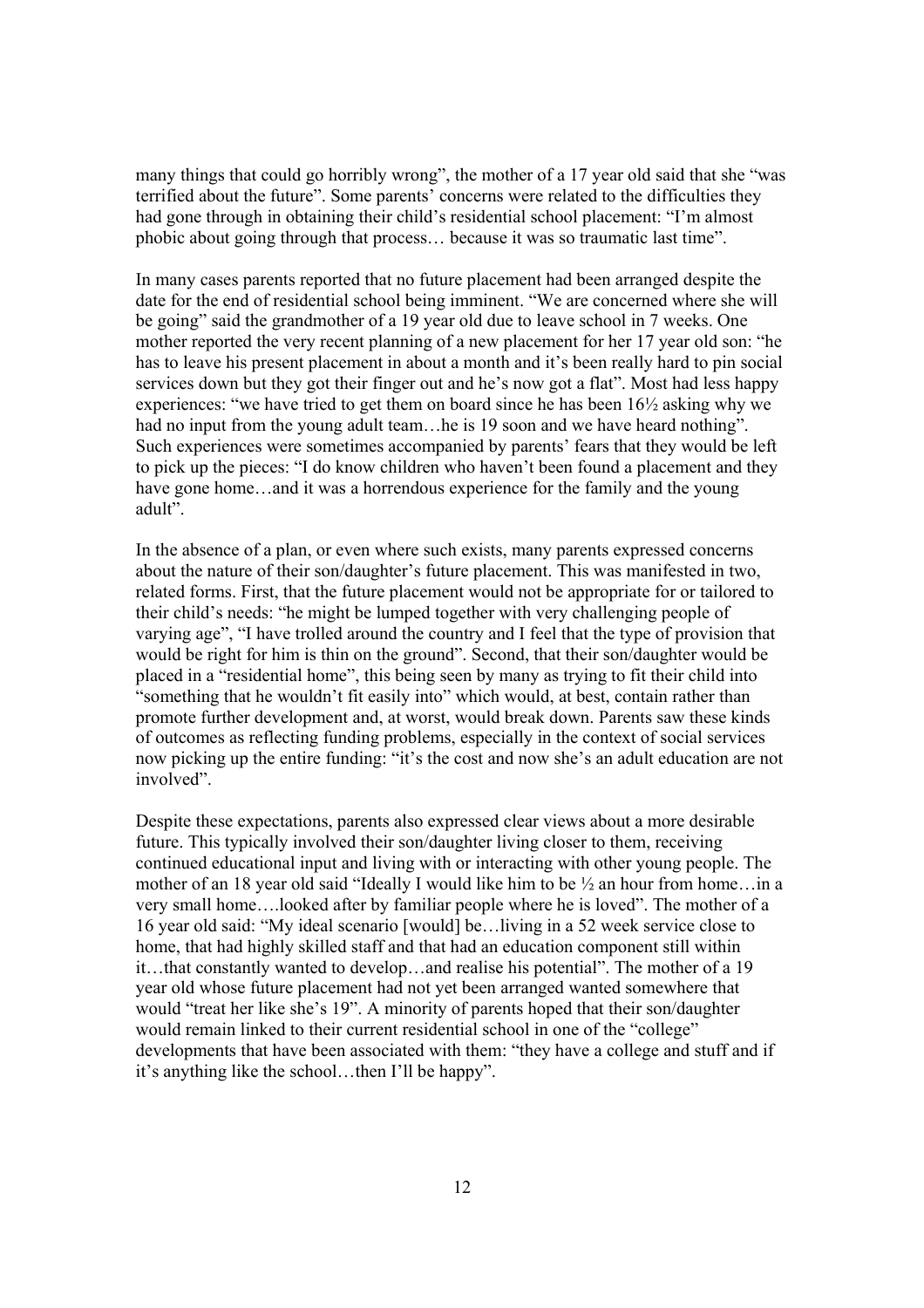### **Discussion**

The findings of this study should be considered in the context of two main limitations. First, the views reported are those only of parents. These should not be interpreted as a proxy for the views of children and young people in 52-week residential schools especially in respect of direct experiences of such schools. Apparent parental satisfaction with residential school placements may reflect the substantial improvement in their family situation rather than, necessarily, being a comment on the school and may not be consistent with the experience of their children (Abbott *et al.*, 2001; Morris, 1997). Similarly, parental views may not concur with local authority and professional perspectives. Second, while the questionnaire sample is relatively large it is self-selecting and caution should be exercised in concluding that findings reflect the population of parents having children at such schools. Findings based on qualitative comments either to the questionnaire or by the much smaller sample of telephone interviewees should be treated with similar caution. Having said this, we believe that these samples have provided information that is broadly generalizable. The questionnaire sample included parents of children at all of the schools that agreed to take part, telephone interviewees were an essentially random sub-sample and, as we shall see below, where comparison was possible with other studies, findings were broadly consistent with those studies.

The "typical" child attending one of the schools considered in this study is a 15 year old male with a diagnosis of Autism, at least one additional disability and displaying numerous challenging behaviours that cause considerable problems of management. In the context of other studies a consistent profile emerges of predominantly teenage boys who, in addition to their learning disability, are frequently diagnosed with Autistic Spectrum Disorder, are likely to have additional sensory, physical or medical impairments and display many challenging behaviours including serious aggressive, destructive and self-injurious behaviour. Other studies have found higher rates of children from minority ethnic backgrounds. This was not found in the current study but may reflect the self-selecting nature of the parent sample. The other studies described in Table 2 have gathered demographic information through schools or their records rather than through parents.

Family experiences prior to the current residential school placement were, almost universally, extremely negative and stressful. Professional advice was reported to be often ill-informed (e.g. about specific disabilities) or not available. Advice and assistance with the child's challenging behaviour were particularly problematic. Parents seldom appear to have encountered any effective or expert provision that helped them manage their child's behaviour better. In contrast, many public services were themselves unable to manage the child's behaviour with resulting frequent breakdown of respite and school arrangements. Perhaps related to these difficulties, parents reported frequent instances of their child being neglected. For parents, the impact over years of such difficulties was considerable. The over-riding sense is of their being isolated, excluded and left to get on with a task which is too difficult or beyond the expertise of qualified professionals. When the possibility of a residential school placement is suggested or sought it is not surprising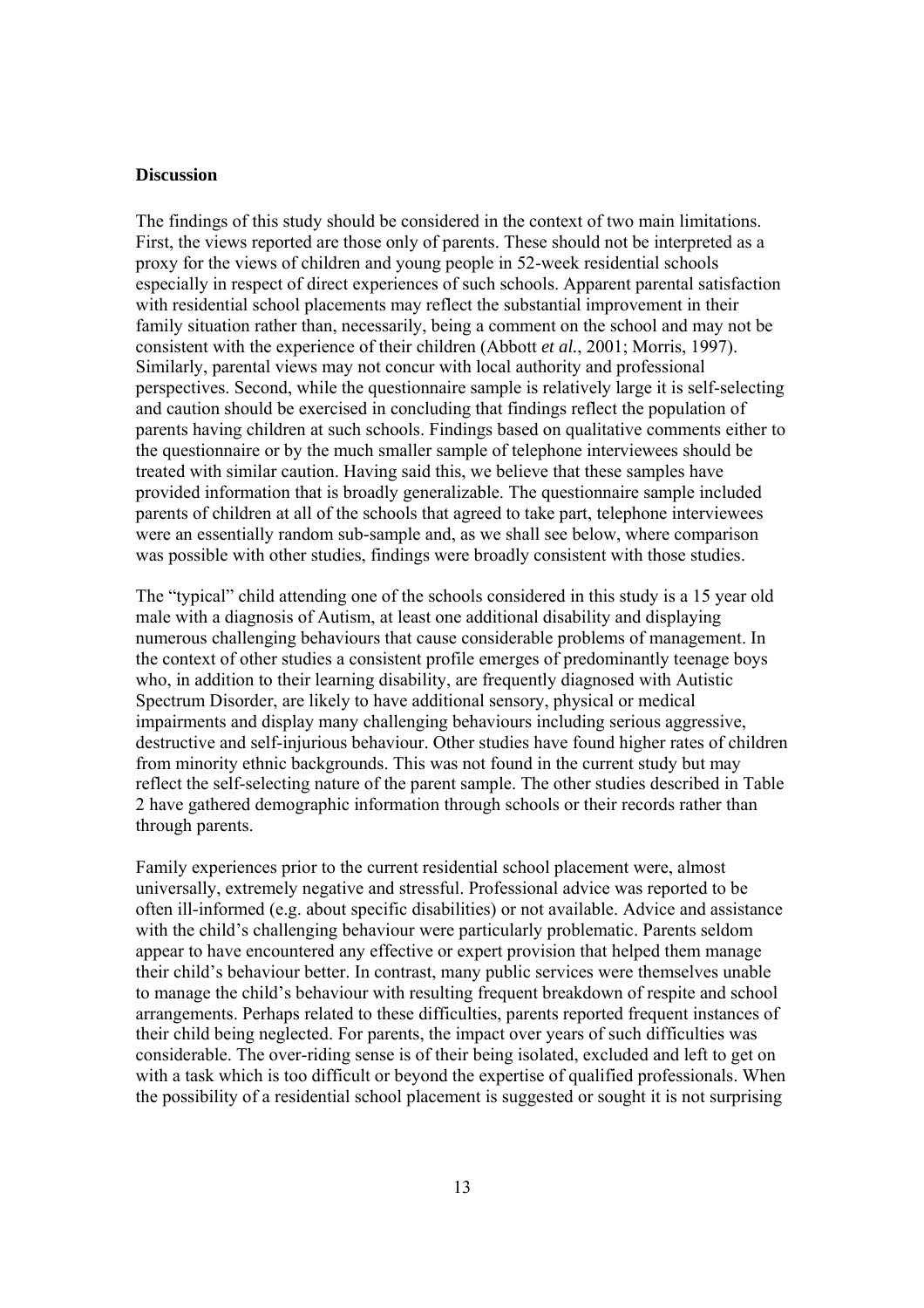to find that the responsibility of identifying a particular school and convincing the (often reluctant) local authority and LEA of the case for funding also falls to parents.

These findings are entirely consistent with those of Abbott *et al.*(2001) and suggest that the parental experience of support prior to residential school placement is similar no matter the specific impairments of the child or whether the child has gone to a 52-week school or one from which they come home every weekend and/or in the school holidays. Reported experiences of exclusion and neglect also echo strongly the findings of Hubert's (1991) study of the families of children with severe learning disabilities and challenging behaviour. The effects of such experiences on the children involved should be considered. Children arriving at residential school following experiences such as their parents have described, have had traumatic personal and family histories in which their own experience is likely to have been, at best, one of discontinuity and exclusion. Such experiences will almost certainly have interfered with all aspects of their personal, social and emotional development and exacerbated their challenging behaviour. This is, unfortunately, a very striking example of a "vicious circle" in which the responses the child receives from the world around them amplify rather than remediate problems of development resulting from their original impairments.

Parents were generally very positive about their child's current residential school placement, albeit with some concerns about the quality of care, the extent of staff turnover and the training/experience of junior care staff. Their principal reservation regarding the current placement was its distance from home, this reducing the amount of contact that they were able to have with their child. They reported very limited assistance or support from their local authorities (both education and social services) to maintain higher levels of contact with their child. These findings are also consistent with those reported by Abbott *et al.*(2001). While such findings suggest a clear contrast between the quality of local supports and the quality of residential schools, it does need to be acknowledged that evidence of poor quality is likely to be much less salient for parents whose child is at a residential school. Its effects (e.g. on the behaviour of their child) will not have the immediate impact on their family that it might have when their child is living at home. The limited contact between parents and their child (arising principally from the distance from home to school) also means that evidence of poor quality may be much more difficult to detect. The evidence from Abbott *et al.*(2001) of children attending residential school reporting a mixture of negative and positive experiences draws attention to the importance of research that looks more directly at the quality of the experience of children in 52-week schools, especially where children, as a result of the severity of their disabilities, are unable to communicate clearly their own views and feelings.

Parents expressed great concerns about the future and reported a lack of local planning for their child. They anticipated that the child's reaching school leaving age might well be accompanied by a repeat of the difficulties associated with the original residential school placement. While some were worried that this would mean their being asked to look after their child at home (and felt they could not cope with this) most expected the problem to be of finding a local, appropriate placement for their son/daughter that would provide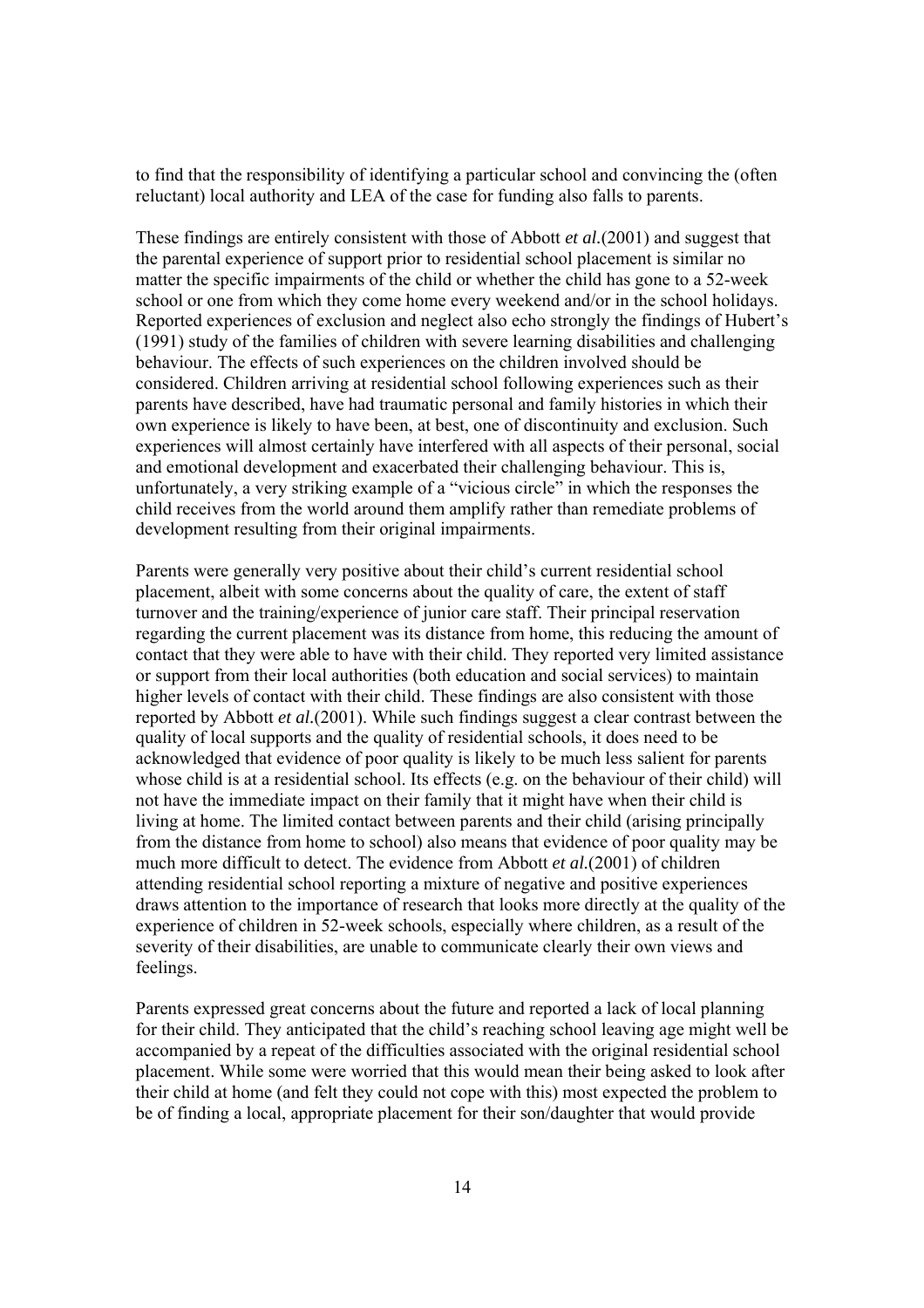continued access to education and would be age-appropriate. By contrast, they thought it was more likely that an inappropriate "residential home" would be identified as a way of saving money and that this would not work in the long term for their child. A recent small-scale study (Smart, 2004) of parents of young people who had recently made the transition from residential special school to adult services suggests that parents' concerns are justified. The majority of parents surveyed by Smart (2004) reported disputes about the funding of services and uncertainties and delays in arranging placements. Further,  $1/3<sup>rd</sup>$  of young people had already changed placements, most often as the result of a placement breakdown resulting from difficulties in managing the young person's challenging behaviour. There has, also, been a proliferation of "residential college" developments often linked to, or on the same site as, existing residential schools. This may reflect the staff of residential schools taking responsibility, by default, for the planning of future placements. Irrespective of the quality of these developments, they clearly remain inconsistent with the aspirations of most parents and seem likely to lead to permanent long distances between young people and their immediate families.

The nature of the residential schools attended by the children of parents in this study remains unclear. Such schools serve, perhaps, three main functions. First, they provide an intensity of educational support not typically available in local SLD schools (McGill *et al.*, submitted for publication), the absence of which may have led to the children's exclusion or the school's acceptance that their needs are better met elsewhere. Second, they provide year-round respite for the families of children and young people who, in a context of inadequate or non-existent local support, may have found their situation unsustainable. Third, and more controversially, by providing a 24-hour service or "curriculum" they ensure a consistency of provision which facilitates the development and management of their pupils. They provide these functions at considerable financial and social cost and it is appropriate to ask whether they are the best available alternative. Would it be possible to provide for these children in their local communities? Addressing such a question requires a good knowledge of the characteristics of the children involved and the experiences of their families. It is clear that, in general, the children present a range and complexity of need that some local services currently struggle to meet. At the same time the evidence that there is wide variation between local authorities in use of residential school placements (South Central Regional Inclusion Partnership, 2004) suggests that local educational support may be possible for at least some of the group. This is also consistent with the view expressed by many LEAs that residential school placements occur more for social than educational reasons. Given the widespread poor quality of family support we simply do not know if better quality support would allow families to maintain their child at home. The evidence presented in this study suggests that if such support included, much more than it does currently, focused and effective approaches to managing and improving behaviour at school and at home this may help to prevent the need for residential school.

But why would we want to prevent residential school placement? To suggest its prevention is not, of course, to say anything about the quality of its provision. As noted above, the only study to have looked at outcomes found that the children attending one residential school had generally benefited (Emerson et al., 1996). But the costs associated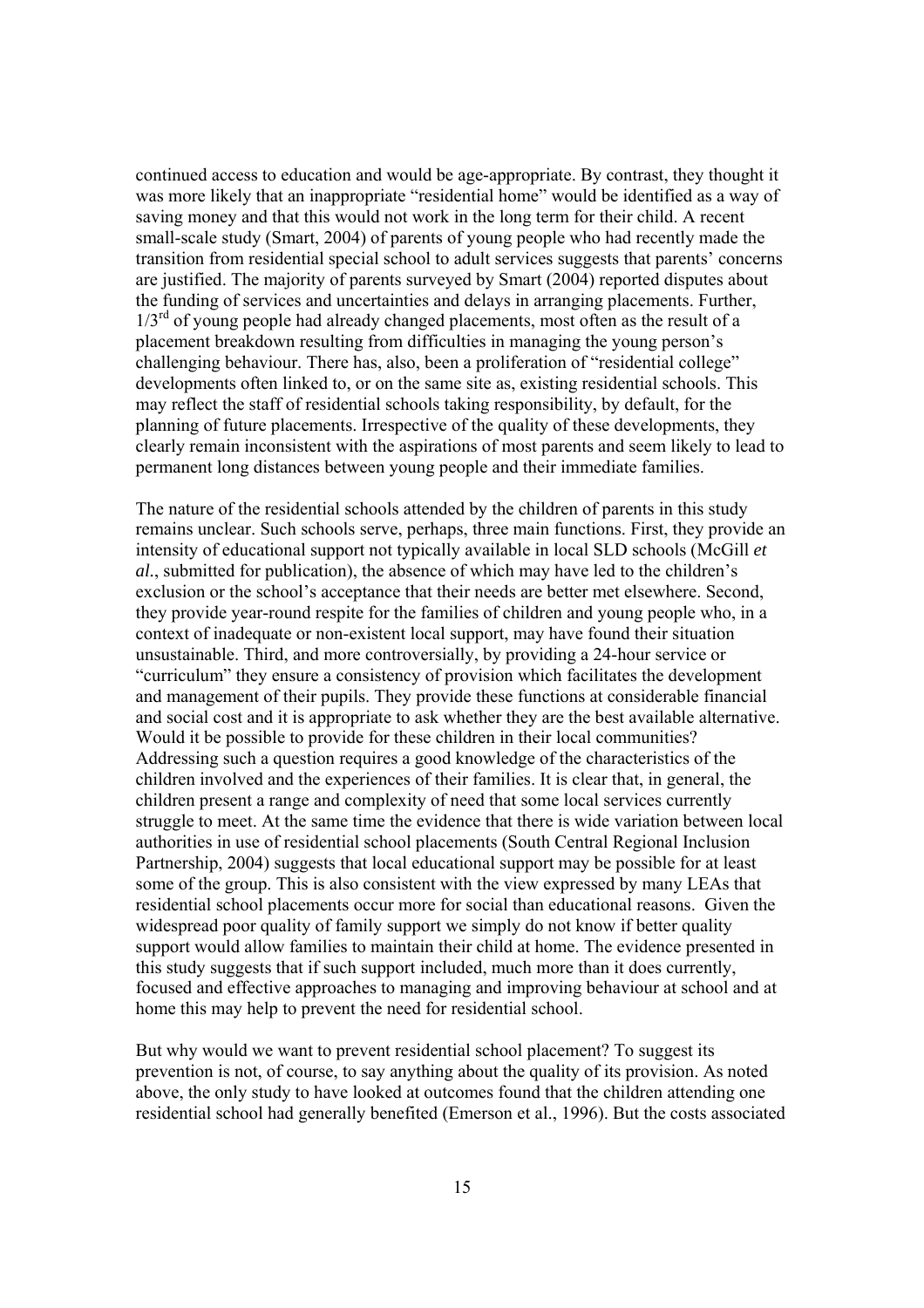with its provision should also be considered. We will mention two main (non-financial) costs here. First, the current study shows the considerable impact of distance between residential school and family on the maintenance of family contact. Further, this distance may increase over a succession of failed placements. Second, this reduction in family contact which is, of course, a cost in itself, also increases the vulnerability of children to abuse and neglect. Children attending 52-week residential schools share an amalgamation of factors that have been shown to increase the risk of abuse. Their personal characteristics (e.g. challenging behaviour, poor communication, social impairment etc), their social situation (e.g., limited family contact) and their service situation (relatively isolated, "total" institution, use of physical intervention) all have been associated with abuse (Rusch et al., 1986; White et al., 2003). If such placements are to continue to be made safely, therefore, they must be accompanied by a significant increase in the clarity, quantity and quality of arrangements for ensuring the safety and protection of some of our most vulnerable children.

#### **References**

Abbott, D., Morris, J. and Ward, L. (2000) *Disabled Children and Residential Schools: A study of local authority policy and practice*, Bristol, Norah Fry Research Centre.

Abbott, D., Morris, J. and Ward, L. (2001) *The Best Place to Be? Policy, practice and the experiences of residential school placements for disabled children*, York, Joseph Rowntree Foundation.

Beresford, B. (1995) *Expert Opinions: A national survey of parents caring for a severely disabled child*, Bristol, The Policy Press.

Cooper, V. (1999) 'My son with learning disabilities and challenging behaviour: Adapting to meet his needs', *Tizard Learning Disability Review*, **4**(3), pp. 13-18.

Department for Education and Skills/Department of Health (2004) *Disabled Children in Residential Placements*, London, Department for Education and Skills/Department of Health.

Department of Health (2001) *Valuing People: A New Strategy for Learning Disability for the 21st Century*, London, Department of Health.

Emerson, E., Robertson, J., Fowler, S., Letchford, S. and Jones, M. (1996) 'The long-term effects of behavioural residential special education on children with severely challenging behaviours: changes in behaviour and skills', *Journal of Applied Research in Intellectual Disabilities*, **9**(3), pp. 240-255.

Hampford, R. and Collins, J. (2002) *Conflicts of Caring: Residential Placements for Children and Young People with Learning Difficulties*, London, Values into Action.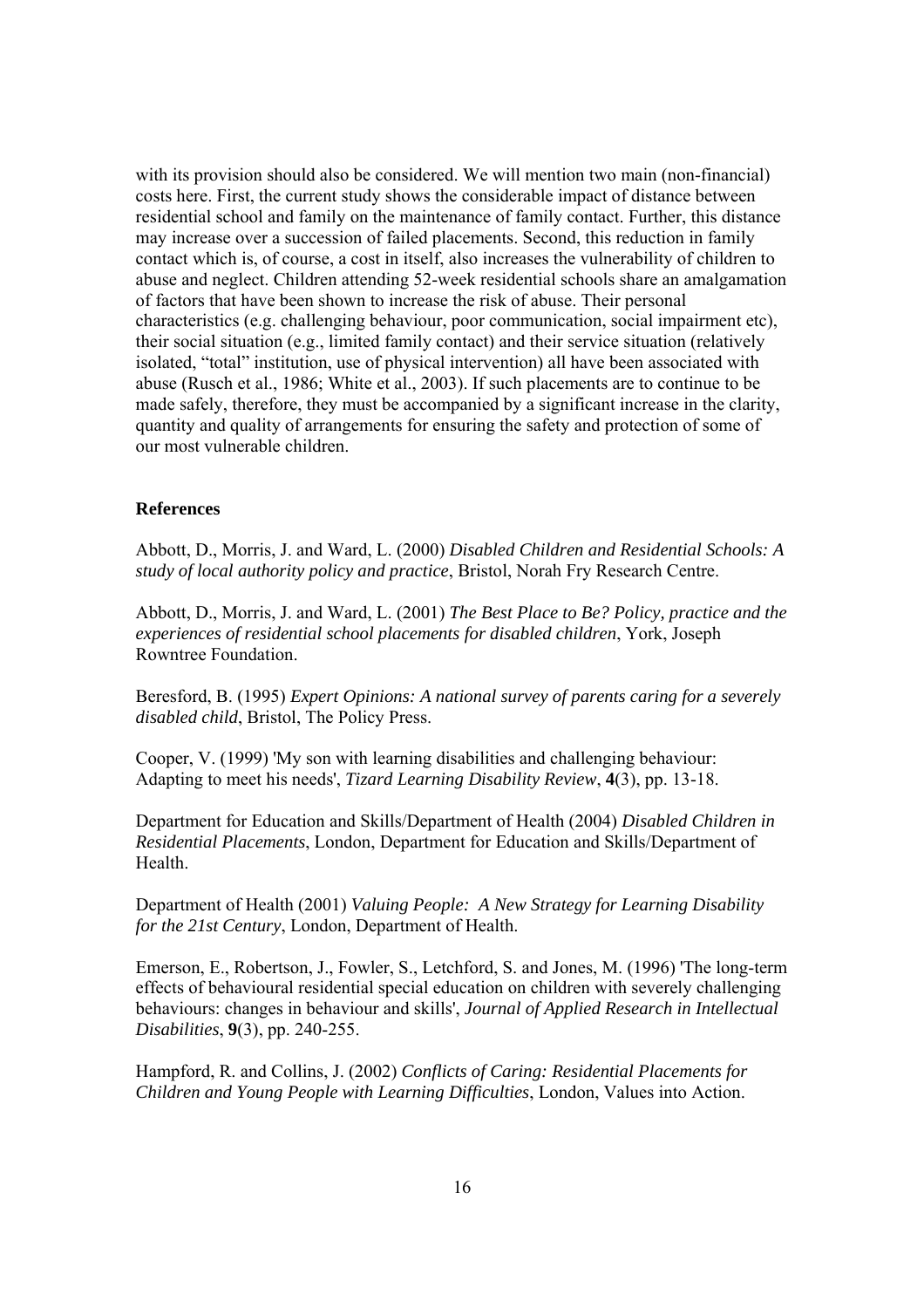Hayes, N. (2000) *Doing Psychological Research: Gathering and Analysing Data*, Buckingham, Open University Press.

Hubert, J. (1991) *Home-Bound: Crisis in the Care of Young People with Severe Learning Difficulties: A Story of Twenty Families*, London, King's Fund Centre.

Male, D. (1998b) 'Parents' views about special provision for their child with severe or profound and multiple learning difficulties', *Journal of Applied Research in Intellectual Disabilities*, **11**(2), pp. 129-145.

Male, D. (1998a) 'Special educational needs statistics and trends', *Tizard Learning Disability Review*, **3**(3), pp. 40-45.

McConkey, R., Nixon, T., Donaghy, E. and Mulhern, D. (2004) 'The characteristics of children with a disability looked after away from home and their future service needs', *British Journal of Social Work*, **34**(4), pp. 561-576.

McGill, P. (1996) 'Summer holiday respite provision for the families of children and young people with learning disabilities', *Child: Care, Health and Development*, **22**(3), pp. 203-212.

McGill, P., Pilling, N. and Cooper, V. (submitted for publication) 'Characteristics and experiences of children and young people with severe intellectual disabilities and challenging behaviour attending 52-week residential special schools', pp.

Mental Health Foundation (1997) *Don't Forget Us: Children with Learning Disabilities and Severe Challenging Behaviour*, London, Mental Health Foundation.

Morris, J. (1997) 'Gone missing? Disabled children living away from their families', *Disability & Society*, **12**(2), pp. 241-258.

Morris, J. (2002) 'Schools morass', *Community Care*, **11-17 April**, pp. 38-39.

Morris, J. (2003) 'Disabled children and residential schools: The implications for local education professionals', *British Journal of Special Education*, **30**(2), pp. 70-75.

Robertson, J., Emerson, E., Fowler, S., Letchford, S., Mason, H., Mason, L. and Jones, M. (1996) 'Residential special education for children with severely challenging behaviours: the views of parents', *British Journal of Special Education*, **23**(2), pp. 80-88.

Rusch, D. C., Hall, J. and Griffin, H. (1986) 'Abuse provoking characteristics of institutionalized mentally retarded individuals', *American Journal on Mental Retardation*, **90**(6), pp. 618-624.

Smart, M. (2004) 'Transition planning and the needs of young people and their carers: the alumni project', *British Journal of Special Education*, **31**(3), pp. 128-137.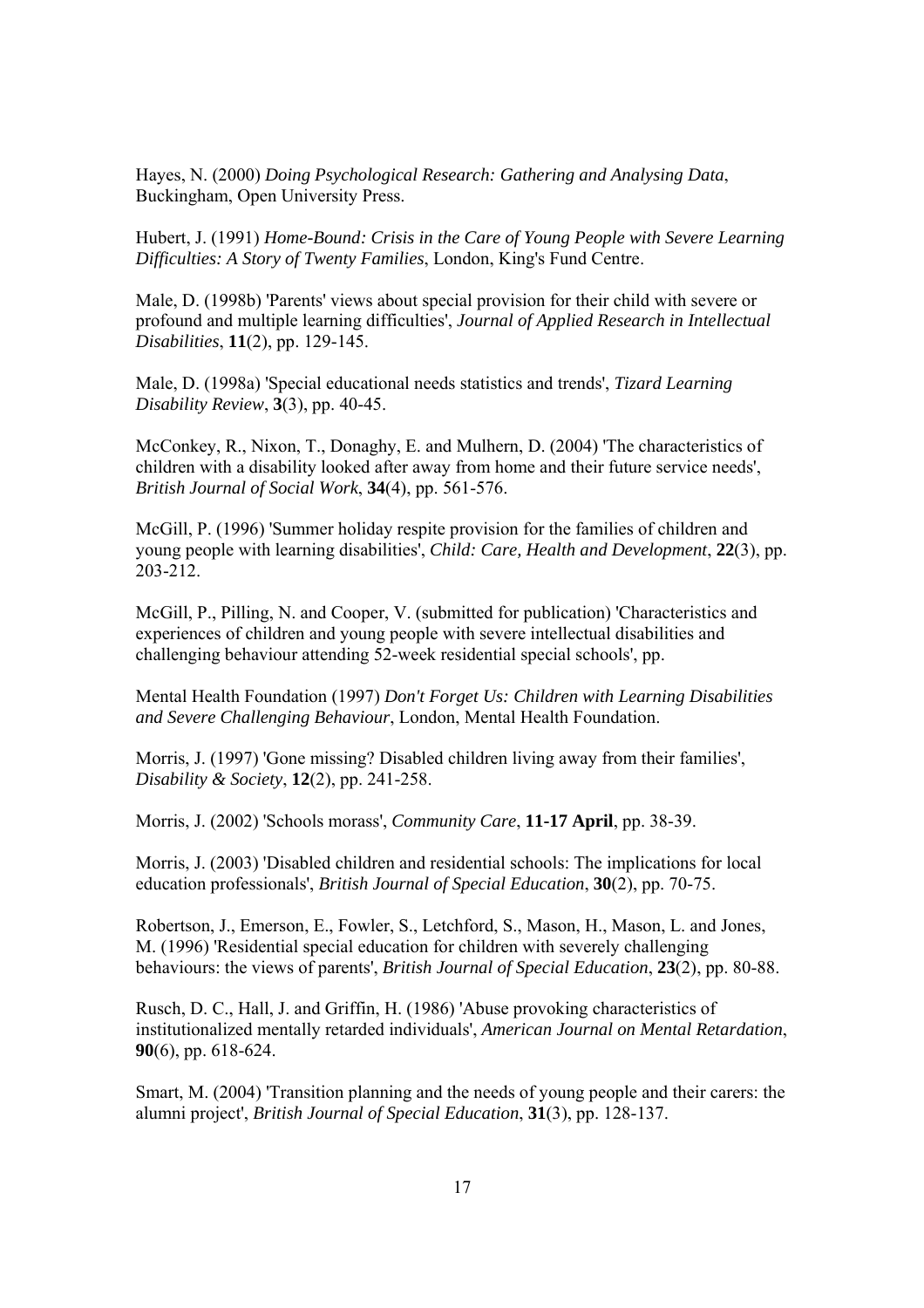South Central Regional Inclusion Partnership (2004) *Analysis of Out of Authority Placements July 2004*, Hove, SEN Regional Partnerships.

White, C., Holland, E., Marsland, D. and Oakes, P. (2003) 'The identification of environments and cultures that promote the abuse of people with intellectual disabilities: A review of the literature', *Journal of Applied Research in Intellectual Disabilities*, **16**(1), pp. 1-9.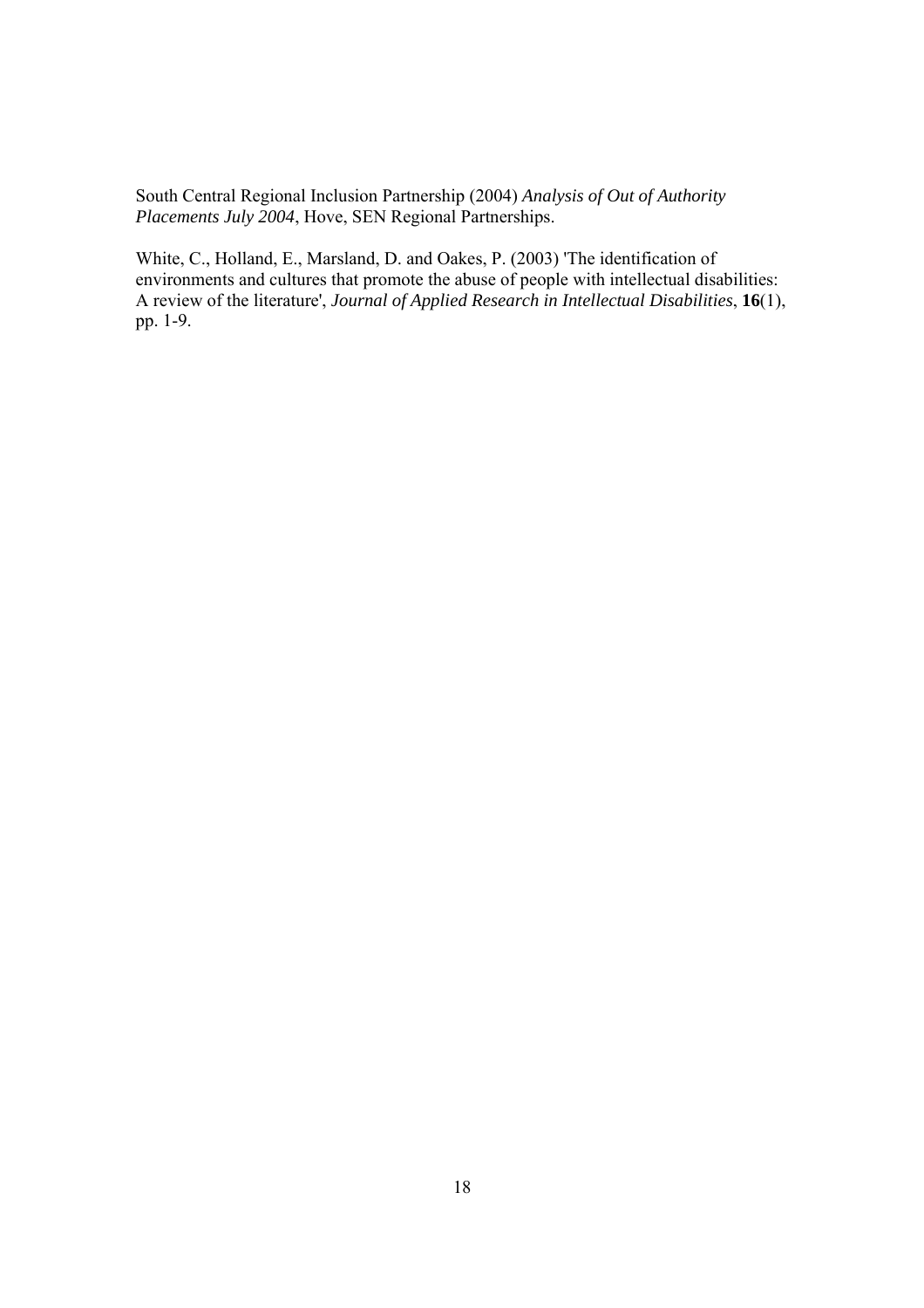Table 1 Parent/carer ratings of occurrence and severity of challenging behaviours (ratings of severity made on 5 point scale where 1= "displays the behaviour but causes minimal problems" and  $5 =$  "displays the behaviour and causes a serious problem")

| Behaviour              | $\%$ sample<br>reporting | Mean rating | Behaviour                            | $%$ sample<br>reporting | Mean rating |
|------------------------|--------------------------|-------------|--------------------------------------|-------------------------|-------------|
| Aggression             | 90%                      | 3.4         | Sleeping<br>problems                 | 79%                     | 2.8         |
| Social<br>Disruption   | 88%                      | 3.6         | Hyperactivity                        | 78%                     | 3.0         |
| Destruction            | 85%                      | 3.0         | Rituals                              | 77%                     | 3.1         |
| Non<br>compliance      | 84%                      | 3.2         | Wandering                            | 73%                     | 3.2         |
| Temper<br>tantrums     | 82%                      | 3.0         | Inappropriate<br>sexual<br>behaviour | 73%                     | 2.4         |
| Self injury            | 80%                      | 3.3         | Stereotypy                           | 68%                     | 3.0         |
| Physical<br>disruption | 79%                      | 3.1         | Other                                | 15%                     | 4.3         |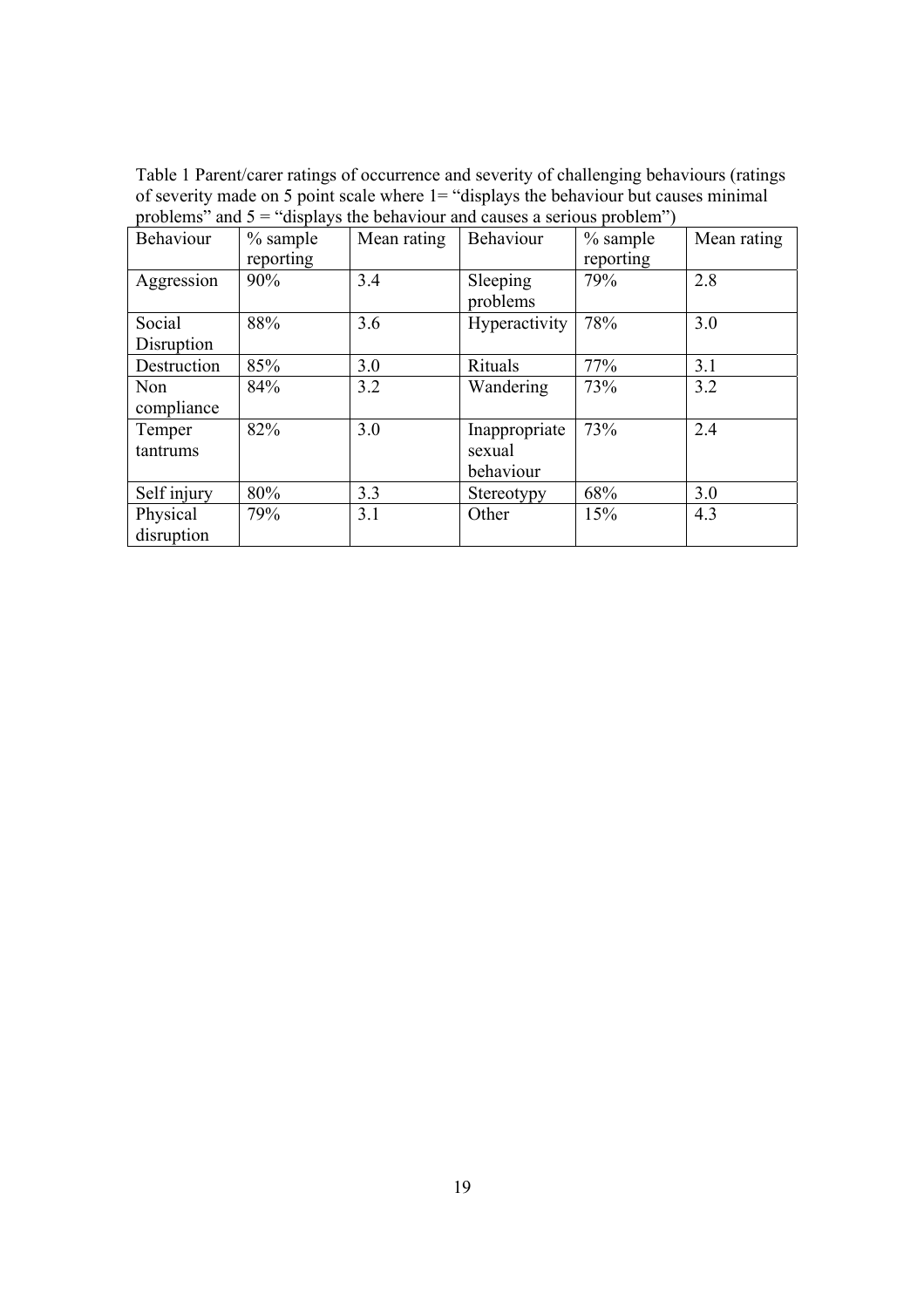| Study         | Sample                       | Sample | Gender  | Ethnic background    | Reported   | Percentage serious      |
|---------------|------------------------------|--------|---------|----------------------|------------|-------------------------|
|               |                              | size   | (M/F)   |                      | prevalence | aggression              |
|               |                              |        |         |                      | of autism  |                         |
| Current       | Children with learning       | 73     | 74%/26% | 90% White, 6% Asian, | 59%        | 30%                     |
| study         | disabilities and challenging |        |         | 1% Black, 3% Other   |            |                         |
|               | behaviour in 52-week         |        |         |                      |            |                         |
|               | residential schools          |        |         |                      |            |                         |
| Unpublished   | Children with learning       | 156    | 77%/23% | 82% White, 7% Asian, | 75%        | 24%                     |
| (McGill $et$  | disabilities and challenging |        |         | 6% Black, 5% Other   |            |                         |
| al.,          | behaviour in 52-week         |        |         |                      |            |                         |
| submitted     | residential schools          |        |         |                      |            |                         |
| for           |                              |        |         |                      |            |                         |
| publication)  |                              |        |         |                      |            |                         |
| Emerson et    | Children with learning       | 55     | 75%/25% | 85% White, 11%       | 20%        | 66% (at point of entry) |
| al. $(1996)$  | disabilities and challenging |        |         | Asian, 4% Black      |            |                         |
|               | behaviour in one 52-week     |        |         |                      |            |                         |
|               | residential school           |        |         |                      |            |                         |
| McConkey      | Children with a disability   | 108    | 59%/41% | Not known            | 19%        | Not known (but 45%      |
| et al. (2004) | looked after away from home  |        |         |                      |            | with challenging        |
|               |                              |        |         |                      |            | behaviour)              |

Table 2 Comparison of characteristics of children/young people in current and three other studies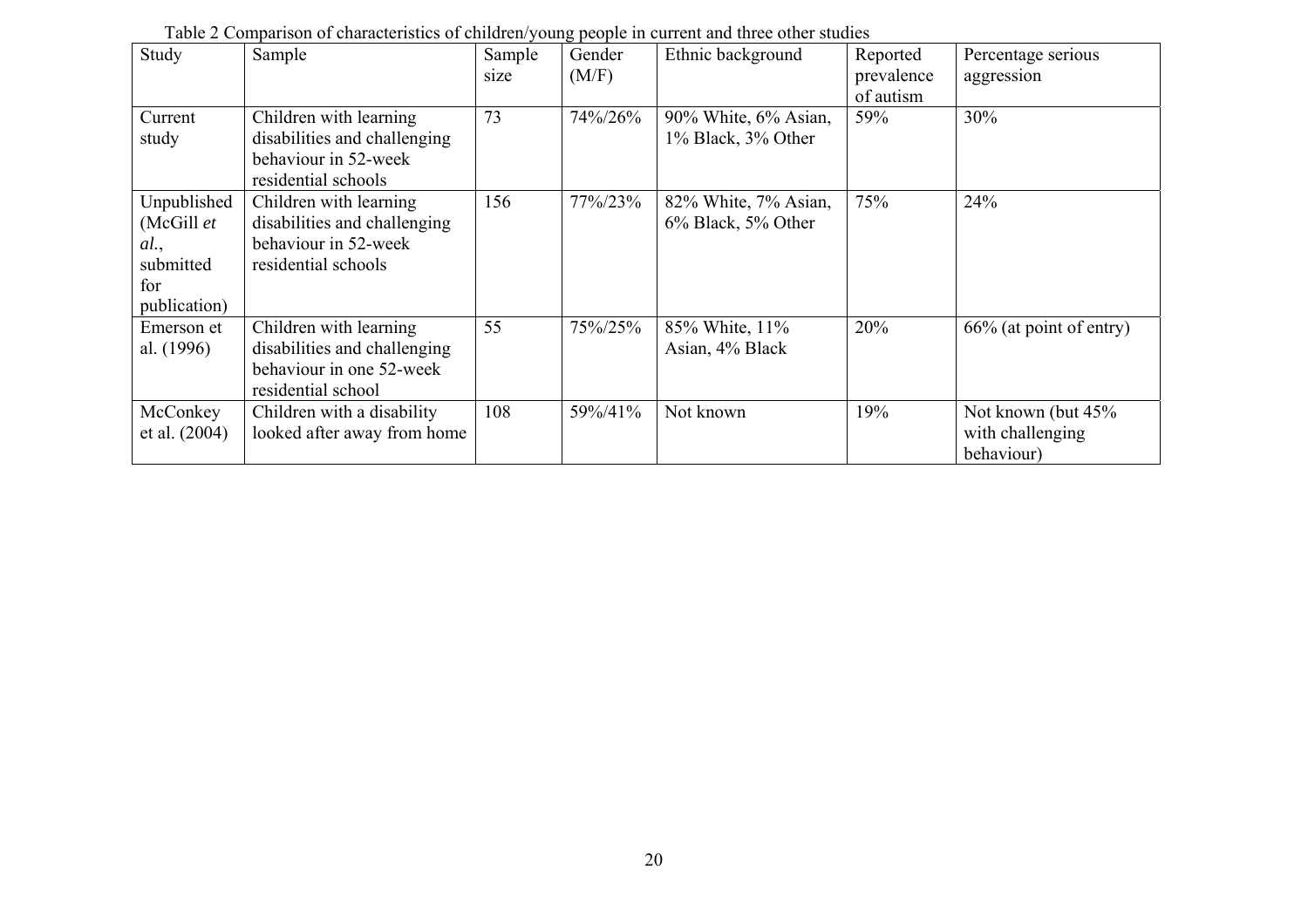

Figure 1 Box plot (showing median, range, semi-interquartiles and outliers) of distance from home to school in current and three most recent placements (N=12)